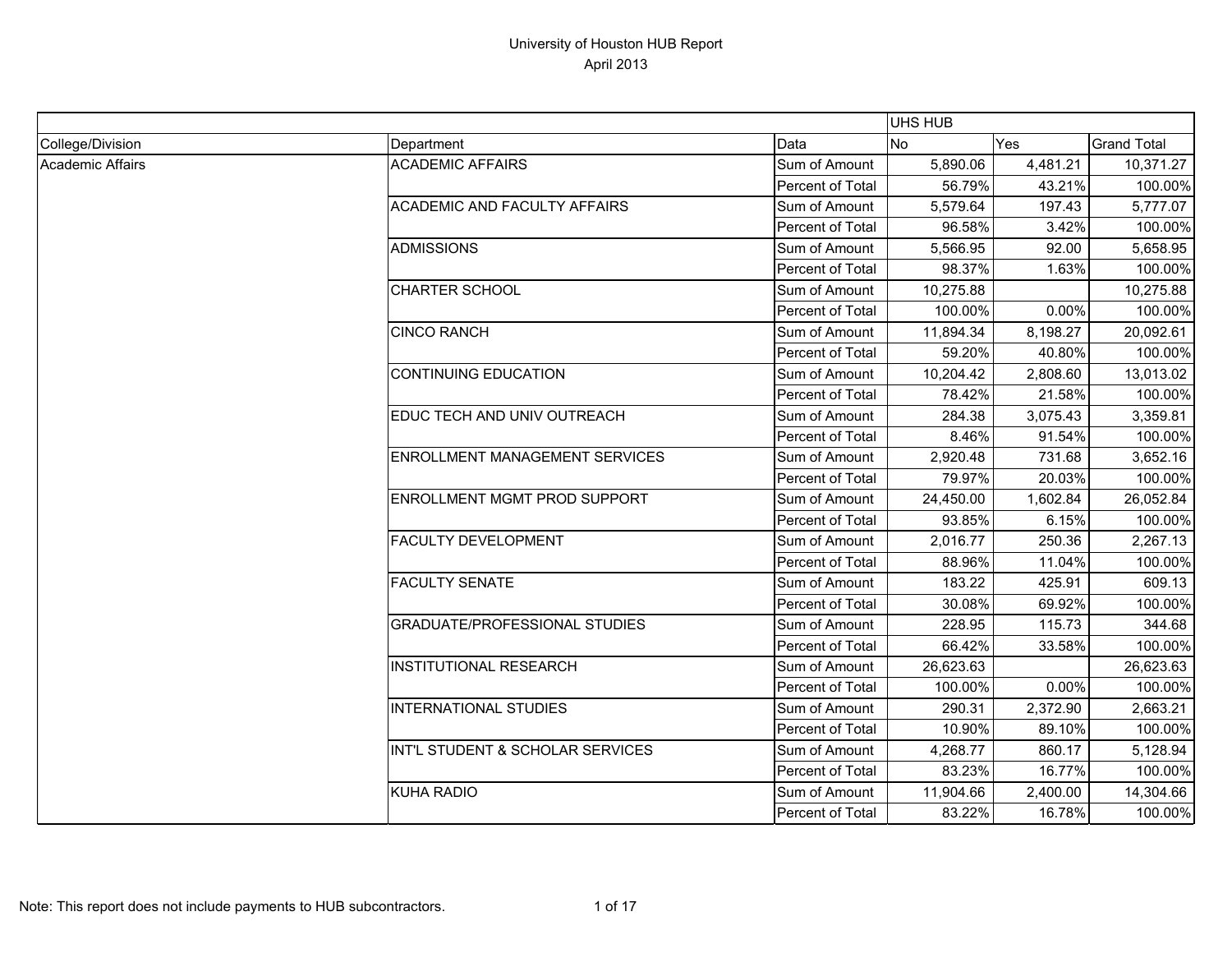|                                   |                                       |                  | UHS HUB    |           |                    |
|-----------------------------------|---------------------------------------|------------------|------------|-----------|--------------------|
| College/Division                  | Department                            | Data             | <b>No</b>  | Yes       | <b>Grand Total</b> |
| Academic Affairs                  | KUHF RADIO                            | Sum of Amount    | 53,387.61  | 5,783.89  | 59,171.50          |
|                                   |                                       | Percent of Total | 90.23%     | 9.77%     | 100.00%            |
|                                   | LEARNING & ASSESSMENT SERVICES        | Sum of Amount    | 8,563.60   |           | 8,563.60           |
|                                   |                                       | Percent of Total | 100.00%    | 0.00%     | 100.00%            |
|                                   | LEARNING AND ASSESSMENT SVCS          | Sum of Amount    | 164.87     | 431.10    | 595.97             |
|                                   |                                       | Percent of Total | 27.66%     | 72.34%    | 100.00%            |
|                                   | LEARNING SUPPORT SERVICES             | Sum of Amount    | 523.74     | 175.54    | 699.28             |
|                                   |                                       | Percent of Total | 74.90%     | 25.10%    | 100.00%            |
|                                   | ONLINE FUNCTIONAL SUPPORT             | Sum of Amount    | 130.12     |           | 130.12             |
|                                   |                                       | Percent of Total | 100.00%    | 0.00%     | 100.00%            |
|                                   | <b>REGISTRATION AND ACADEMIC RECO</b> | Sum of Amount    | 11,422.04  | 830.63    | 12,252.67          |
|                                   |                                       | Percent of Total | 93.22%     | 6.78%     | 100.00%            |
|                                   | <b>SCHOLARSHIPS AND FINANCIAL AID</b> | Sum of Amount    | 7,654.39   | 6,211.26  | 13,865.65          |
|                                   |                                       | Percent of Total | 55.20%     | 44.80%    | 100.00%            |
|                                   | TV PUBLIC BROADCASTING                | Sum of Amount    | 125,837.80 | 7,815.85  | 133,653.65         |
|                                   |                                       | Percent of Total | 94.15%     | 5.85%     | 100.00%            |
|                                   | UH OFF-CAMPUS SUPPORT                 | Sum of Amount    | 3,458.91   | 631.26    | 4,090.17           |
|                                   |                                       | Percent of Total | 84.57%     | 15.43%    | 100.00%            |
|                                   | UH SUGAR LAND                         | Sum of Amount    | 34,242.43  | 39,646.39 | 73,888.82          |
|                                   |                                       | Percent of Total | 46.34%     | 53.66%    | 100.00%            |
|                                   | UH WELCOME CENTER                     | Sum of Amount    | 244.98     | 439.18    | 684.16             |
|                                   |                                       | Percent of Total | 35.81%     | 64.19%    | 100.00%            |
|                                   | UNDERGRADUATE SCHOLARS                | Sum of Amount    | 2,023.29   | 286.42    | 2,309.71           |
|                                   |                                       | Percent of Total | 87.60%     | 12.40%    | 100.00%            |
|                                   | UNDERGRADUATE STUDIES                 | Sum of Amount    | 2,220.71   |           | 2,220.71           |
|                                   |                                       | Percent of Total | 100.00%    | 0.00%     | 100.00%            |
|                                   | <b>VETERAN SERVICES</b>               | Sum of Amount    | 3,006.18   | 2,479.96  | 5,486.14           |
|                                   |                                       | Percent of Total | 54.80%     | 45.20%    | 100.00%            |
|                                   | <b>WRITING CENTER</b>                 | Sum of Amount    | 389.09     | 285.23    | 674.32             |
|                                   |                                       | Percent of Total | 57.70%     | 42.30%    | 100.00%            |
| Academic Affairs Sum of Amount    |                                       |                  | 375,852.22 | 92,629.24 | 468,481.46         |
| Academic Affairs Percent of Total |                                       |                  | 80.23%     | 19.77%    | 100.00%            |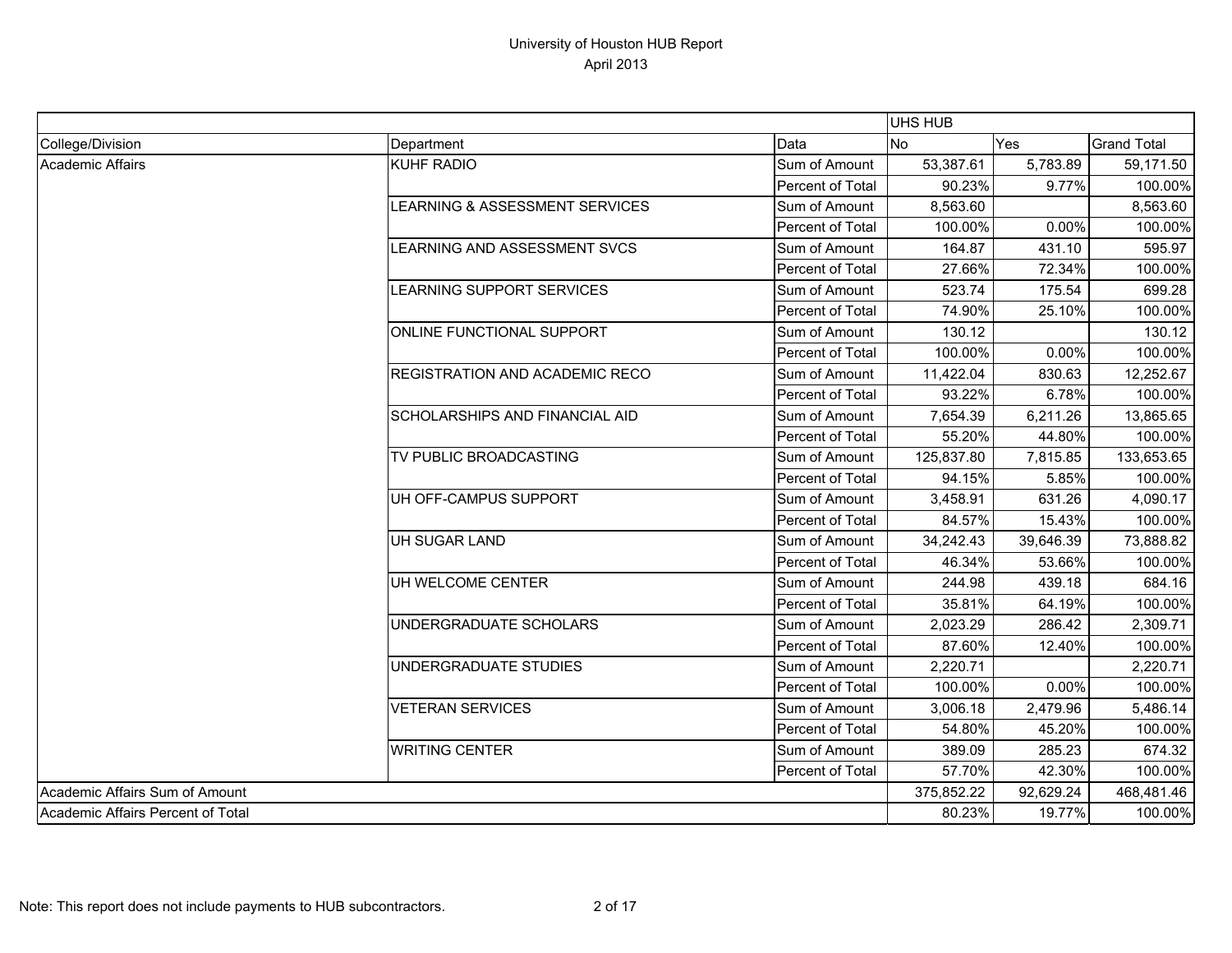|                            |                                               |                  | <b>UHS HUB</b> |            |                    |
|----------------------------|-----------------------------------------------|------------------|----------------|------------|--------------------|
| College/Division           | Department                                    | Data             | <b>No</b>      | Yes        | <b>Grand Total</b> |
| Administration and Finance | <b>ADMINISTRATION &amp; FINANCE</b>           | Sum of Amount    | 1,350.58       | 377.82     | 1,728.40           |
|                            |                                               | Percent of Total | 78.14%         | 21.86%     | 100.00%            |
|                            | <b>AUXILIARY SERVICES OPERATIONS</b>          | Sum of Amount    | 2,106.71       | 2,460.24   | 4,566.95           |
|                            |                                               | Percent of Total | 46.13%         | 53.87%     | 100.00%            |
|                            | <b>BUDGET</b>                                 | Sum of Amount    | 256.26         | 75.60      | 331.86             |
|                            |                                               | Percent of Total | 77.22%         | 22.78%     | 100.00%            |
|                            | <b>BUSINESS SERVICES OPERATIONS</b>           | Sum of Amount    | 407.43         |            | 407.43             |
|                            |                                               | Percent of Total | 100.00%        | 0.00%      | 100.00%            |
|                            | CENTRAL FACILITY SERVICES                     | Sum of Amount    | 258.10         | 209.40     | 467.50             |
|                            |                                               | Percent of Total | 55.21%         | 44.79%     | 100.00%            |
|                            | <b>CULLEN PERFORMANCE HALL</b>                | Sum of Amount    | 8,576.77       |            | 8,576.77           |
|                            |                                               | Percent of Total | 100.00%        | 0.00%      | 100.00%            |
|                            | <b>ENTERPRISE SYSTEMS</b>                     | Sum of Amount    | 220,593.21     | 134,698.72 | 355,291.93         |
|                            |                                               | Percent of Total | 62.09%         | 37.91%     | 100.00%            |
|                            | <b>ENVIRONMENTAL HEALTH RISK MGMT</b>         | Sum of Amount    | 37,305.81      | 115.61     | 37,421.42          |
|                            |                                               | Percent of Total | 99.69%         | 0.31%      | 100.00%            |
|                            | <b>FACILITIES MANAGEMENT</b>                  | Sum of Amount    | 22,358.45      | 106,015.77 | 128,374.22         |
|                            |                                               | Percent of Total | 17.42%         | 82.58%     | 100.00%            |
|                            | <b>FACILITIES OPERATION &amp; MAINT</b>       | Sum of Amount    | 56,745.14      | 4,464.05   | 61,209.19          |
|                            |                                               | Percent of Total | 92.71%         | 7.29%      | 100.00%            |
|                            | <b>FACILITIES PLANNING &amp; CONSTRUCTION</b> | Sum of Amount    | 20,205,331.61  | 30,558.61  | 20,235,890.22      |
|                            |                                               | Percent of Total | 99.85%         | 0.15%      | 100.00%            |
|                            | FINANCE-A&F                                   | Sum of Amount    | 6,471.31       | 4,769.26   | 11,240.57          |
|                            |                                               | Percent of Total | 57.57%         | 42.43%     | 100.00%            |
|                            | HIGH PERFORMANCE COMPUTING & NETWORKS         | Sum of Amount    | 24,068.33      | 2,055.83   | 26,124.16          |
|                            |                                               | Percent of Total | 92.13%         | 7.87%      | 100.00%            |
|                            | <b>HUMAN RESOURCES</b>                        | Sum of Amount    | 15,600.28      | 723.04     | 16,323.32          |
|                            |                                               | Percent of Total | 95.57%         | 4.43%      | 100.00%            |
|                            | <b>INST - BUSINESS SERVICES</b>               | Sum of Amount    | 225,006.30     |            | 225,006.30         |
|                            |                                               | Percent of Total | 100.00%        | 0.00%      | 100.00%            |
|                            | <b>INST - FINANCE</b>                         | Sum of Amount    | 76,573.73      | 4,000.00   | 80,573.73          |
|                            |                                               | Percent of Total | 95.04%         | 4.96%      | 100.00%            |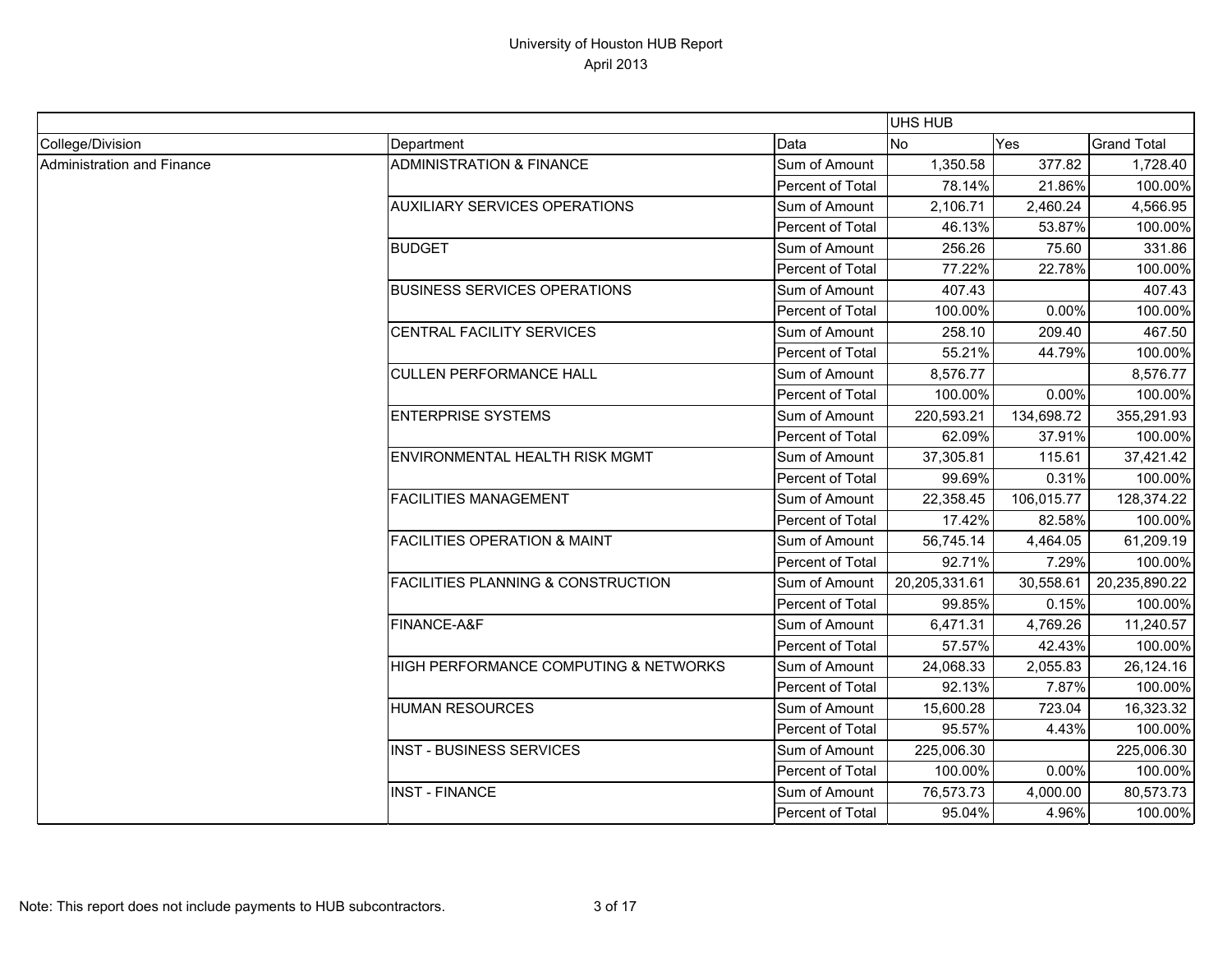|                            |                                     |                  | <b>UHS HUB</b> |            |                    |
|----------------------------|-------------------------------------|------------------|----------------|------------|--------------------|
| College/Division           | Department                          | Data             | No             | Yes        | <b>Grand Total</b> |
| Administration and Finance | INST - INFORMATION TECHNOLOGY       | Sum of Amount    |                | 10,128.00  | 10,128.00          |
|                            |                                     | Percent of Total | 0.00%          | 100.00%    | 100.00%            |
|                            | <b>INST - PLANT</b>                 | Sum of Amount    | 14,820.00      |            | 14,820.00          |
|                            |                                     | Percent of Total | 100.00%        | 0.00%      | 100.00%            |
|                            | MINOR AND PLANNED PROJECTS          | Sum of Amount    | 651,174.00     | 410,542.36 | 1,061,716.36       |
|                            |                                     | Percent of Total | 61.33%         | 38.67%     | 100.00%            |
|                            | <b>NORTH ZONE CUSTODIAL</b>         | Sum of Amount    | 5,131.82       |            | 5,131.82           |
|                            |                                     | Percent of Total | 100.00%        | 0.00%      | 100.00%            |
|                            | ONE CARD PROGRAM                    | Sum of Amount    | 7,021.64       | 295.50     | 7,317.14           |
|                            |                                     | Percent of Total | 95.96%         | 4.04%      | 100.00%            |
|                            | PARKING & TRANSPORTATION OPERATIONS | Sum of Amount    | 369,797.54     | 3,269.51   | 373,067.05         |
|                            |                                     | Percent of Total | 99.12%         | 0.88%      | 100.00%            |
|                            | PHY PLANT-AUTOMOTIVE                | Sum of Amount    | 27,808.90      | 2,613.14   | 30,422.04          |
|                            |                                     | Percent of Total | 91.41%         | 8.59%      | 100.00%            |
|                            | PHY PLANT-GROUNDS MAINT             | Sum of Amount    | 9,016.35       | 647.00     | 9,663.35           |
|                            |                                     | Percent of Total | 93.30%         | 6.70%      | 100.00%            |
|                            | <b>PHY PLANT-SOLID WASTE</b>        | Sum of Amount    | 19,505.50      |            | 19,505.50          |
|                            |                                     | Percent of Total | 100.00%        | 0.00%      | 100.00%            |
|                            | <b>PHYSICAL PLANT</b>               | Sum of Amount    | 202,453.36     | 166,830.51 | 369,283.87         |
|                            |                                     | Percent of Total | 54.82%         | 45.18%     | 100.00%            |
|                            | <b>POLICE</b>                       | Sum of Amount    | 30,518.23      | 19,417.58  | 49,935.81          |
|                            |                                     | Percent of Total | 61.11%         | 38.89%     | 100.00%            |
|                            | POSTAL SERVICES OPERATIONS          | Sum of Amount    | 18,844.97      | 316.00     | 19,160.97          |
|                            |                                     | Percent of Total | 98.35%         | 1.65%      | 100.00%            |
|                            | <b>PRINTING OPERATIONS</b>          | Sum of Amount    | 16,203.05      | 117.73     | 16,320.78          |
|                            |                                     | Percent of Total | 99.28%         | 0.72%      | 100.00%            |
|                            | <b>PURCHASED UTILITIES</b>          | Sum of Amount    | 3,623.25       |            | 3,623.25           |
|                            |                                     | Percent of Total | 100.00%        | 0.00%      | 100.00%            |
|                            | <b>RISK MANAGEMENT</b>              | Sum of Amount    | 655.65         | 70.70      | 726.35             |
|                            |                                     | Percent of Total | 90.27%         | 9.73%      | 100.00%            |
|                            | <b>SERVICE LEVEL AGREEMENT</b>      | Sum of Amount    | 32,989.41      | 53,929.79  | 86,919.20          |
|                            |                                     | Percent of Total | 37.95%         | 62.05%     | 100.00%            |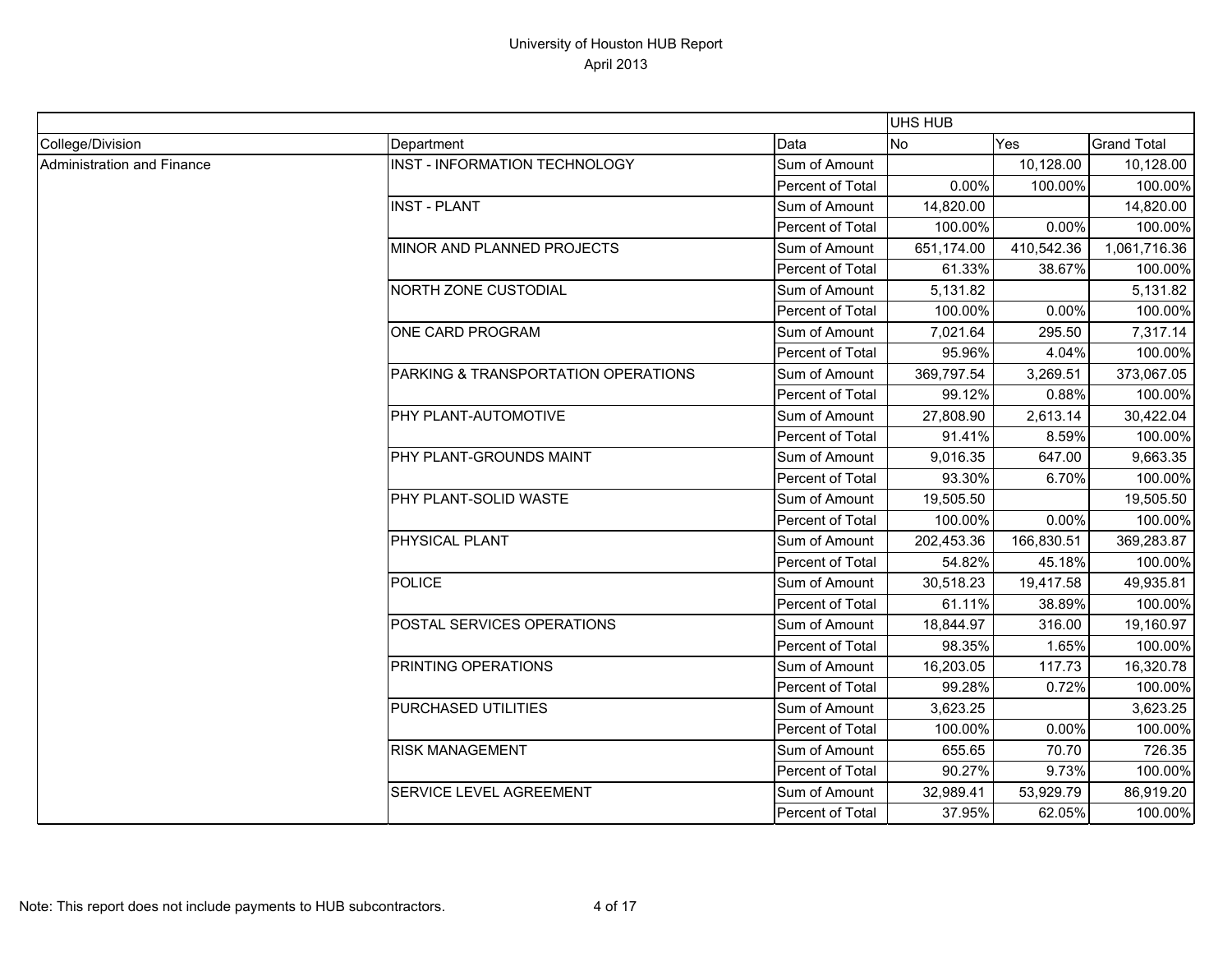|                                             |                                          |                  | UHS HUB       |              |                    |
|---------------------------------------------|------------------------------------------|------------------|---------------|--------------|--------------------|
| College/Division                            | Department                               | Data             | <b>No</b>     | Yes          | <b>Grand Total</b> |
| Administration and Finance                  | <b>SKILLED TRADES</b>                    | Sum of Amount    | 9,923.00      | 20,743.00    | 30,666.00          |
|                                             |                                          | Percent of Total | 32.36%        | 67.64%       | 100.00%            |
|                                             | STUDENT FINANCIAL SERVICES               | Sum of Amount    | 18,511.60     | 1,655.30     | 20,166.90          |
|                                             |                                          | Percent of Total | 91.79%        | 8.21%        | 100.00%            |
|                                             | <b>TECHNOLOGY SERVICES &amp; SUPPORT</b> | Sum of Amount    | 87,256.49     | 45,853.19    | 133,109.68         |
|                                             |                                          | Percent of Total | 65.55%        | 34.45%       | 100.00%            |
|                                             | <b>UIT SECURITY</b>                      | Sum of Amount    | 180.34        | 93.24        | 273.58             |
|                                             |                                          | Percent of Total | 65.92%        | 34.08%       | 100.00%            |
|                                             | UNIV PROPERTY SERVICES OPERATIONS        | Sum of Amount    | 15,715.66     |              | 15,715.66          |
|                                             |                                          | Percent of Total | 100.00%       | 0.00%        | 100.00%            |
|                                             | UNIVERSITY INFORMATION TECHNOLOGY        | Sum of Amount    | 1,912.13      | 656.79       | 2,568.92           |
|                                             |                                          | Percent of Total | 74.43%        | 25.57%       | 100.00%            |
| Administration and Finance Sum of Amount    |                                          |                  | 22,446,072.91 | 1,027,703.29 | 23,473,776.20      |
| Administration and Finance Percent of Total |                                          |                  | 95.62%        | 4.38%        | 100.00%            |
| Architecture                                | <b>ARCHITECTURE</b>                      | Sum of Amount    | 1,280.00      |              | 1,280.00           |
|                                             |                                          | Percent of Total | 100.00%       | 0.00%        | 100.00%            |
|                                             | <b>DEAN, ARCHITECTURE</b>                | Sum of Amount    | 31,009.00     | 4,105.93     | 35,114.93          |
|                                             |                                          | Percent of Total | 88.31%        | 11.69%       | 100.00%            |
| Architecture Sum of Amount                  |                                          |                  | 32,289.00     | 4,105.93     | 36,394.93          |
| Architecture Percent of Total               |                                          |                  | 88.72%        | 11.28%       | 100.00%            |
| <b>Business Administration</b>              | <b>ACCOUNTANCY AND TAXATION</b>          | Sum of Amount    | 1,737.79      | 5,982.12     | 7,719.91           |
|                                             |                                          | Percent of Total | 22.51%        | 77.49%       | 100.00%            |
|                                             | <b>ACCOUNTING CERTIFICATE PROGRAM</b>    | Sum of Amount    | 9.48          | 158.91       | 168.39             |
|                                             |                                          | Percent of Total | 5.63%         | 94.37%       | 100.00%            |
|                                             | <b>BAUER CAREER SERVICES CTR</b>         | Sum of Amount    | 7,135.38      | 172.51       | 7,307.89           |
|                                             |                                          | Percent of Total | 97.64%        | 2.36%        | 100.00%            |
|                                             | <b>BAUER COMMUNICATIONS</b>              | Sum of Amount    | 6,459.74      | 778.75       | 7,238.49           |
|                                             |                                          | Percent of Total | 89.24%        | 10.76%       | 100.00%            |
|                                             | <b>BAUER DIVISION OF TECHNOLOGY</b>      | Sum of Amount    | 5,950.29      | 334.00       | 6,284.29           |
|                                             |                                          | Percent of Total | 94.69%        | 5.31%        | 100.00%            |
|                                             | <b>BAUER MARKETING INITIATIVES</b>       | Sum of Amount    | 19,202.52     | 510.10       | 19,712.62          |
|                                             |                                          | Percent of Total | 97.41%        | 2.59%        | 100.00%            |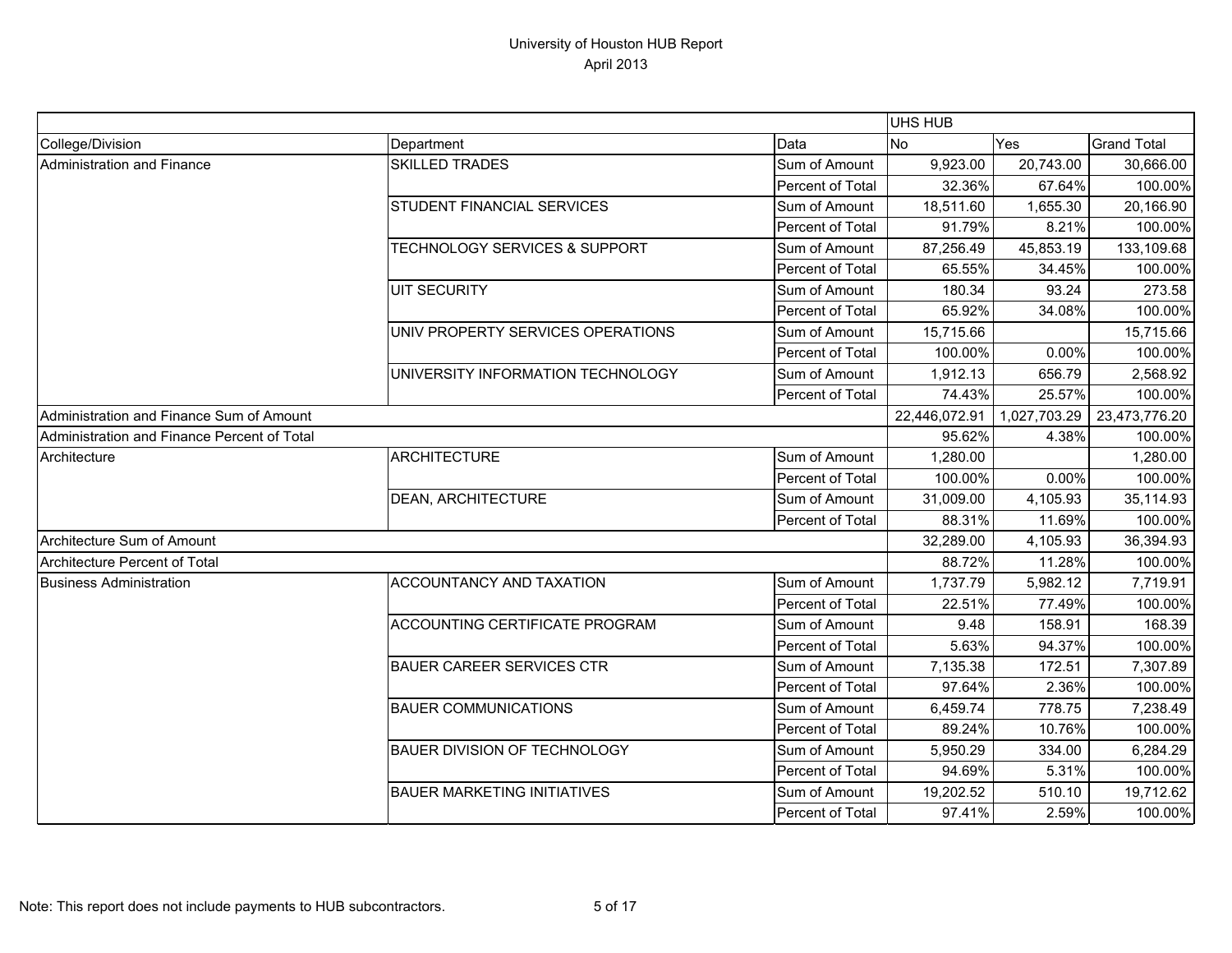|                                                 |                                              |                  | UHS HUB    |           |                    |
|-------------------------------------------------|----------------------------------------------|------------------|------------|-----------|--------------------|
| College/Division                                | Department                                   | Data             | <b>No</b>  | Yes       | <b>Grand Total</b> |
| <b>Business Administration</b>                  | DEAN'S OFFICE, BAUER COLLEGE                 | Sum of Amount    | 90,670.58  | 10,490.42 | 101,161.00         |
|                                                 |                                              | Percent of Total | 89.63%     | 10.37%    | 100.00%            |
|                                                 | DECISION AND INFORMATION SCIEN               | Sum of Amount    | 3,442.67   | 1,220.81  | 4,663.48           |
|                                                 |                                              | Percent of Total | 73.82%     | 26.18%    | 100.00%            |
|                                                 | <b>EXECUTIVE DEGREE PROGRAMS</b>             | Sum of Amount    | 29,126.23  | 5,226.71  | 34,352.94          |
|                                                 |                                              | Percent of Total | 84.79%     | 15.21%    | 100.00%            |
|                                                 | FINANCE-BAUER COLLEGE                        | Sum of Amount    | 563.01     | 811.67    | 1,374.68           |
|                                                 |                                              | Percent of Total | 40.96%     | 59.04%    | 100.00%            |
|                                                 | MANAGEMENT-BAUER COLLEGE                     | Sum of Amount    | 356.50     | 501.55    | 858.05             |
|                                                 |                                              | Percent of Total | 41.55%     | 58.45%    | 100.00%            |
|                                                 | MARKETING-BAUER COLLEGE                      | Sum of Amount    | 3,039.32   | 411.24    | 3,450.56           |
|                                                 |                                              | Percent of Total | 88.08%     | 11.92%    | 100.00%            |
|                                                 | MBA STUDENT SERVICES CENTER                  | Sum of Amount    | 1,318.82   | 662.89    | 1,981.71           |
|                                                 |                                              | Percent of Total | 66.55%     | 33.45%    | 100.00%            |
|                                                 | SALES EXCELLENCE INSTITUTE                   | Sum of Amount    | 3,855.69   | 2,729.77  | 6,585.46           |
|                                                 |                                              | Percent of Total | 58.55%     | 41.45%    | 100.00%            |
|                                                 | SMALL BUSINESS DEV CENTER                    | Sum of Amount    | 27,237.92  | 874.81    | 28,112.73          |
|                                                 |                                              | Percent of Total | 96.89%     | 3.11%     | 100.00%            |
|                                                 | UNDERGRAD BUSINESS PROG                      | Sum of Amount    | 3,836.25   | 815.08    | 4,651.33           |
|                                                 |                                              | Percent of Total | 82.48%     | 17.52%    | 100.00%            |
|                                                 | WOLFF CTR FOR ENTREPRENEURSHIP               | Sum of Amount    | 35.82      | 275.01    | 310.83             |
|                                                 |                                              | Percent of Total | 11.52%     | 88.48%    | 100.00%            |
| <b>Business Administration Sum of Amount</b>    |                                              |                  | 203,978.01 | 31,956.35 | 235,934.36         |
| <b>Business Administration Percent of Total</b> |                                              |                  | 86.46%     | 13.54%    | 100.00%            |
| Chancellor/President                            | <b>BASEBALL</b>                              | Sum of Amount    | 28,990.78  | 9.68      | 29,000.46          |
|                                                 |                                              | Percent of Total | 99.97%     | 0.03%     | 100.00%            |
|                                                 | CENTER FOR STUDENTS W/DISABILITIES           | Sum of Amount    | 57,034.24  | 240.06    | 57,274.30          |
|                                                 |                                              | Percent of Total | 99.58%     | 0.42%     | 100.00%            |
|                                                 | <b>COMMUNITY RELATIONS &amp; INST ACCESS</b> | Sum of Amount    | 212.77     | 158.90    | 371.67             |
|                                                 |                                              | Percent of Total | 57.25%     | 42.75%    | 100.00%            |
|                                                 | <b>FOOTBALL</b>                              | Sum of Amount    | 24,091.97  | 1,901.48  | 25,993.45          |
|                                                 |                                              | Percent of Total | 92.68%     | 7.32%     | 100.00%            |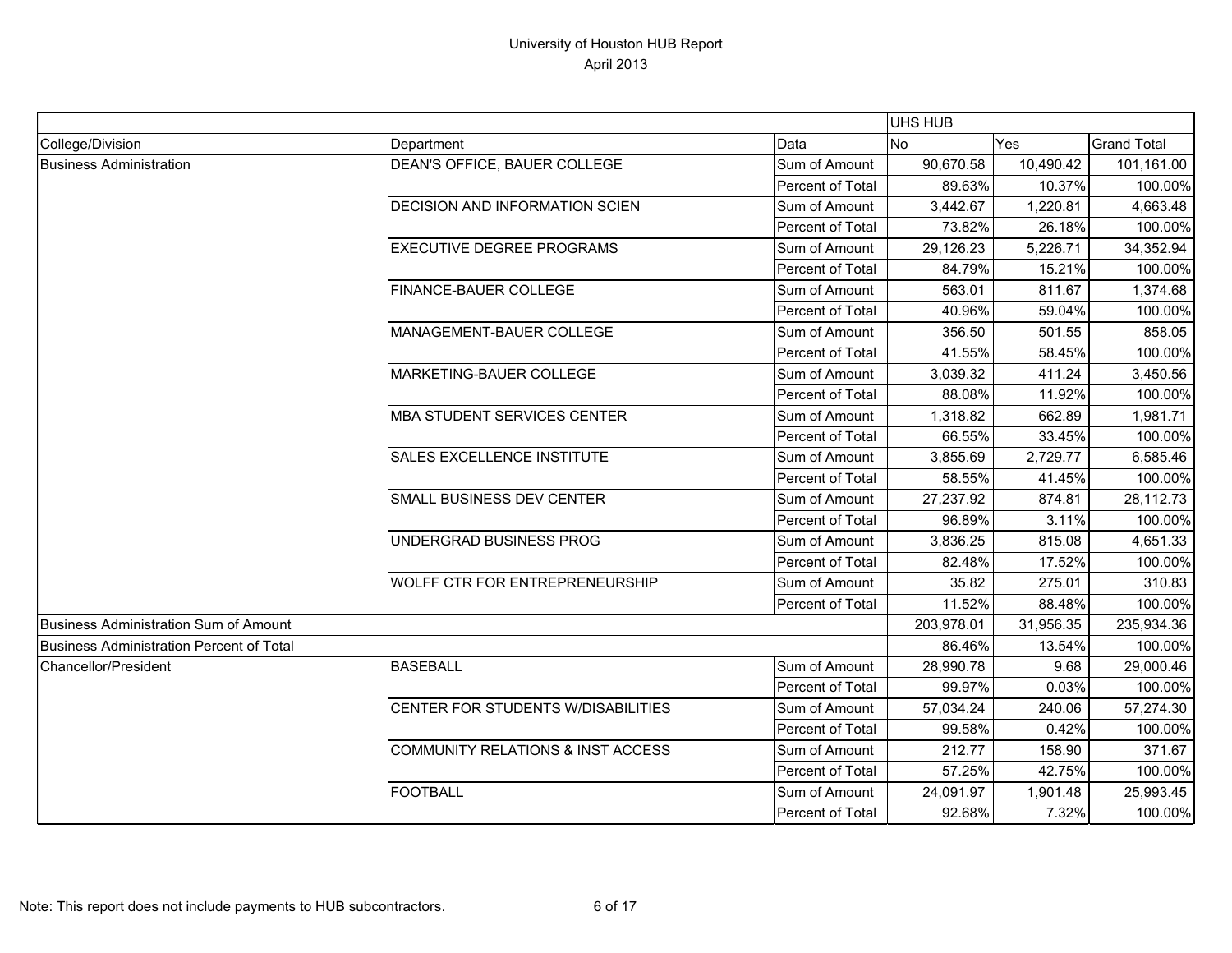|                                       |                                  |                  | <b>UHS HUB</b> |           |                    |
|---------------------------------------|----------------------------------|------------------|----------------|-----------|--------------------|
| College/Division                      | Department                       | Data             | <b>No</b>      | Yes       | <b>Grand Total</b> |
| Chancellor/President                  | <b>INTERCOLLEGIATE ATHLETICS</b> | Sum of Amount    | 305,034.98     | 13,235.43 | 318,270.41         |
|                                       |                                  | Percent of Total | 95.84%         | 4.16%     | 100.00%            |
|                                       | <b>LGBT RESOURCE CENTER</b>      | Sum of Amount    | 48.00          |           | 48.00              |
|                                       |                                  | Percent of Total | 100.00%        | 0.00%     | 100.00%            |
|                                       | <b>MEN'S BASKETBALL</b>          | Sum of Amount    | 17,491.90      | 4,255.88  | 21,747.78          |
|                                       |                                  | Percent of Total | 80.43%         | 19.57%    | 100.00%            |
|                                       | <b>MEN'S GOLF</b>                | Sum of Amount    | 739.34         |           | 739.34             |
|                                       |                                  | Percent of Total | 100.00%        | 0.00%     | 100.00%            |
|                                       | <b>MEN'S TRACK AND FIELD</b>     | Sum of Amount    | 23,171.83      | 6,499.51  | 29,671.34          |
|                                       |                                  | Percent of Total | 78.09%         | 21.91%    | 100.00%            |
|                                       | OFFICE EQUAL OPPORTUNITY SRVS    | Sum of Amount    | 485.51         | 52.01     | 537.52             |
|                                       |                                  | Percent of Total | 90.32%         | 9.68%     | 100.00%            |
|                                       | OFFICE OF SPECIAL EVENTS         | Sum of Amount    | 4,218.50       | 509.93    | 4,728.43           |
|                                       |                                  | Percent of Total | 89.22%         | 10.78%    | 100.00%            |
|                                       | <b>PRESIDENT</b>                 | Sum of Amount    | 7,747.77       | 10,659.45 | 18,407.22          |
|                                       |                                  | Percent of Total | 42.09%         | 57.91%    | 100.00%            |
|                                       | <b>STAFF COUNCIL</b>             | Sum of Amount    | 675.05         |           | 675.05             |
|                                       |                                  | Percent of Total | 100.00%        | 0.00%     | 100.00%            |
|                                       | <b>WOMEN'S BASKETBALL</b>        | Sum of Amount    | 3,971.65       | 2,082.97  | 6,054.62           |
|                                       |                                  | Percent of Total | 65.60%         | 34.40%    | 100.00%            |
|                                       | <b>WOMEN'S RESOURCE CENTER</b>   | Sum of Amount    | 1,820.58       | 11.20     | 1,831.78           |
|                                       |                                  | Percent of Total | 99.39%         | 0.61%     | 100.00%            |
|                                       | <b>WOMEN'S SOCCER</b>            | Sum of Amount    | 82.50          |           | 82.50              |
|                                       |                                  | Percent of Total | 100.00%        | 0.00%     | 100.00%            |
|                                       | <b>WOMEN'S SOFTBALL</b>          | Sum of Amount    | 15,911.15      | 2,438.03  | 18,349.18          |
|                                       |                                  | Percent of Total | 86.71%         | 13.29%    | 100.00%            |
|                                       | WOMEN'S SWIMMING & DIVING        | Sum of Amount    | 2,958.06       |           | 2,958.06           |
|                                       |                                  | Percent of Total | 100.00%        | 0.00%     | 100.00%            |
|                                       | <b>WOMEN'S VOLLEYBALL</b>        | Sum of Amount    | 2,154.48       |           | 2,154.48           |
|                                       |                                  | Percent of Total | 100.00%        | 0.00%     | 100.00%            |
| Chancellor/President Sum of Amount    |                                  |                  | 496,841.06     | 42,054.53 | 538,895.59         |
| Chancellor/President Percent of Total |                                  |                  | 92.20%         | 7.80%     | 100.00%            |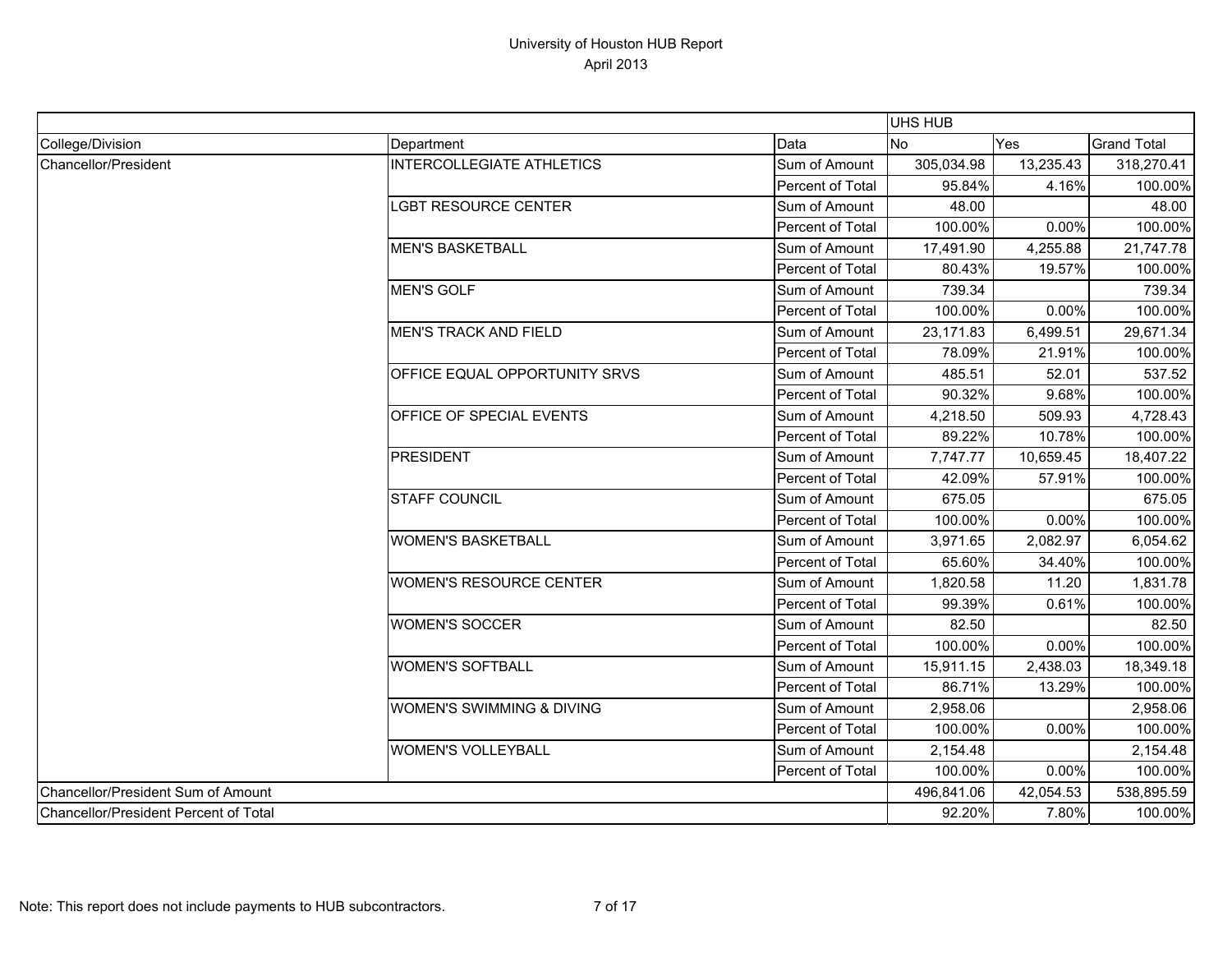|                                   |                                           |                  | UHS HUB    |           |                    |
|-----------------------------------|-------------------------------------------|------------------|------------|-----------|--------------------|
| College/Division                  | Department                                | Data             | <b>No</b>  | Yes       | <b>Grand Total</b> |
| Education                         | <b>ASIAN AMERICAN STUDIES</b>             | Sum of Amount    | 82.79      | 2,574.00  | 2,656.79           |
|                                   |                                           | Percent of Total | 3.12%      | 96.88%    | 100.00%            |
|                                   | CENTER FOR INFO TECH IN EDUCATION         | Sum of Amount    | 4,128.81   | 2,544.64  | 6,673.45           |
|                                   |                                           | Percent of Total | 61.87%     | 38.13%    | 100.00%            |
|                                   | <b>CONSISTENCY MGMT &amp; COOP DISCIP</b> | Sum of Amount    | 238.35     |           | 238.35             |
|                                   |                                           | Percent of Total | 100.00%    | 0.00%     | 100.00%            |
|                                   | <b>CURRICULUM AND INSTRUCTION</b>         | Sum of Amount    | 21,988.01  | 253.52    | 22,241.53          |
|                                   |                                           | Percent of Total | 98.86%     | 1.14%     | 100.00%            |
|                                   | <b>DEAN, EDUCATION</b>                    | Sum of Amount    | 26,555.46  | 8,833.62  | 35,389.08          |
|                                   |                                           | Percent of Total | 75.04%     | 24.96%    | 100.00%            |
|                                   | EDUCATIONAL PSYCHOLOGY                    | Sum of Amount    | 3,539.11   | 210.29    | 3,749.40           |
|                                   |                                           | Percent of Total | 94.39%     | 5.61%     | 100.00%            |
| Education Sum of Amount           |                                           |                  | 56,532.53  | 14,416.07 | 70,948.60          |
| <b>Education Percent of Total</b> |                                           |                  | 79.68%     | 20.32%    | 100.00%            |
| Engineering                       | <b>BIOMEDICAL ENGINEERING</b>             | Sum of Amount    | 50,957.65  | 12,269.18 | 63,226.83          |
|                                   |                                           | Percent of Total | 80.59%     | 19.41%    | 100.00%            |
|                                   | <b>CHEMICAL ENGINEERING</b>               | Sum of Amount    | 115,617.98 | 43,861.05 | 159,479.03         |
|                                   |                                           | Percent of Total | 72.50%     | 27.50%    | 100.00%            |
|                                   | <b>CIVIL ENGINEERING</b>                  | Sum of Amount    | 300,281.13 | 6,924.31  | 307,205.44         |
|                                   |                                           | Percent of Total | 97.75%     | 2.25%     | 100.00%            |
|                                   | CTR FOR INNOVATIVE GROUTING               | Sum of Amount    | 5,207.46   | 4,570.50  | 9,777.96           |
|                                   |                                           | Percent of Total | 53.26%     | 46.74%    | 100.00%            |
|                                   | <b>DEAN, ENGINEERING</b>                  | Sum of Amount    | 116,760.49 | 4,265.40  | 121,025.89         |
|                                   |                                           | Percent of Total | 96.48%     | 3.52%     | 100.00%            |
|                                   | ELECTRICAL ENGINEERING                    | Sum of Amount    | 194,309.17 | 5,031.09  | 199,340.26         |
|                                   |                                           | Percent of Total | 97.48%     | 2.52%     | 100.00%            |
|                                   | <b>ENGINEERING SERVICES</b>               | Sum of Amount    | 8,044.03   | 79.04     | 8,123.07           |
|                                   |                                           | Percent of Total | 99.03%     | 0.97%     | 100.00%            |
|                                   | <b>INDUSTRIAL ENGINEERING</b>             | Sum of Amount    | 4,090.47   | 722.63    | 4,813.10           |
|                                   |                                           | Percent of Total | 84.99%     | 15.01%    | 100.00%            |
|                                   | <b>INTEGRATED BIO &amp; NANO SYSTEM</b>   | Sum of Amount    | 50.00      |           | 50.00              |
|                                   |                                           | Percent of Total | 100.00%    | 0.00%     | 100.00%            |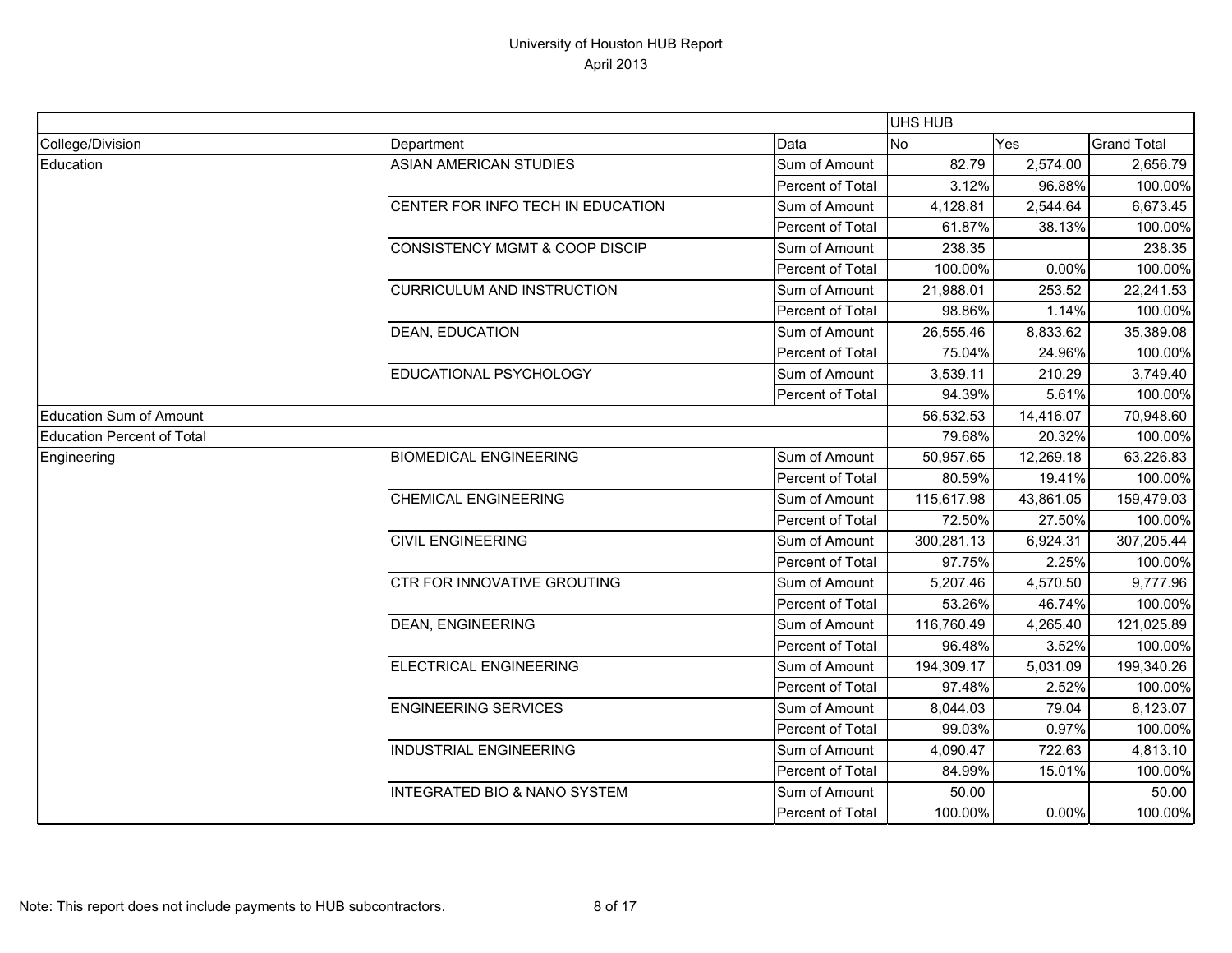|                                                  |                                         |                  | <b>UHS HUB</b> |           |                    |
|--------------------------------------------------|-----------------------------------------|------------------|----------------|-----------|--------------------|
| College/Division                                 | Department                              | Data             | <b>No</b>      | Yes       | <b>Grand Total</b> |
| Engineering                                      | MECHANICAL ENGINEERING                  | Sum of Amount    | 76,661.52      | 7,607.41  | 84,268.93          |
|                                                  |                                         | Percent of Total | 90.97%         | 9.03%     | 100.00%            |
|                                                  | NATL CTR FOR AIRBORNE LASER MAPPING     | Sum of Amount    | 2,833.08       |           | 2,833.08           |
|                                                  |                                         | Percent of Total | 100.00%        | 0.00%     | 100.00%            |
|                                                  | <b>WIND ENERGY CENTER</b>               | Sum of Amount    | 13,743.70      |           | 13,743.70          |
|                                                  |                                         | Percent of Total | 100.00%        | 0.00%     | 100.00%            |
| Engineering Sum of Amount                        |                                         |                  | 888,556.68     | 85,330.61 | 973,887.29         |
| Engineering Percent of Total                     |                                         |                  | 91.24%         | 8.76%     | 100.00%            |
| Graduate College of Social Work                  | ADMISSIONS-GCSW                         | Sum of Amount    | 193.43         | 19.08     | 212.51             |
|                                                  |                                         | Percent of Total | 91.02%         | 8.98%     | 100.00%            |
|                                                  | <b>ALUMNI &amp; CAREER SERVICES</b>     | Sum of Amount    | 454.50         | 191.79    | 646.29             |
|                                                  |                                         | Percent of Total | 70.32%         | 29.68%    | 100.00%            |
|                                                  | <b>AMERICAN HUMANICS</b>                | Sum of Amount    | 75.13          |           | 75.13              |
|                                                  |                                         | Percent of Total | 100.00%        | 0.00%     | 100.00%            |
|                                                  | CHILD & FAMILY CENTER                   | Sum of Amount    | 2,631.92       | 2,933.41  | 5,565.33           |
|                                                  |                                         | Percent of Total | 47.29%         | 52.71%    | 100.00%            |
|                                                  | <b>CTR FOR HEALTH EQUITY &amp; EVAL</b> | Sum of Amount    | 600.00         | 156.69    | 756.69             |
|                                                  |                                         | Percent of Total | 79.29%         | 20.71%    | 100.00%            |
|                                                  | <b>DEAN, SOCIAL WORK</b>                | Sum of Amount    | 5,684.97       | 644.07    | 6,329.04           |
|                                                  |                                         | Percent of Total | 89.82%         | 10.18%    | 100.00%            |
|                                                  | DEVELOPMENT-GCSW                        | Sum of Amount    |                | 56.78     | 56.78              |
|                                                  |                                         | Percent of Total | 0.00%          | 100.00%   | 100.00%            |
|                                                  | <b>FIELD OFFICE</b>                     | Sum of Amount    | 1,337.65       | 178.43    | 1,516.08           |
|                                                  |                                         | Percent of Total | 88.23%         | 11.77%    | 100.00%            |
|                                                  | <b>GCSW INFORMATION TECHNOLOGY</b>      | Sum of Amount    | 1,275.32       | 4,737.96  | 6,013.28           |
|                                                  |                                         | Percent of Total | 21.21%         | 78.79%    | 100.00%            |
|                                                  | <b>PHD PROGRAM</b>                      | Sum of Amount    | 126.62         |           | 126.62             |
|                                                  |                                         | Percent of Total | 100.00%        | 0.00%     | 100.00%            |
| Graduate College of Social Work Sum of Amount    |                                         |                  | 12,379.54      | 8,918.21  | 21,297.75          |
| Graduate College of Social Work Percent of Total |                                         |                  | 58.13%         | 41.87%    | 100.00%            |
| <b>Honors College</b>                            | DEAN, HONORS COLLEGE                    | Sum of Amount    | 12,863.99      | 973.39    | 13,837.38          |
|                                                  |                                         | Percent of Total | 92.97%         | 7.03%     | 100.00%            |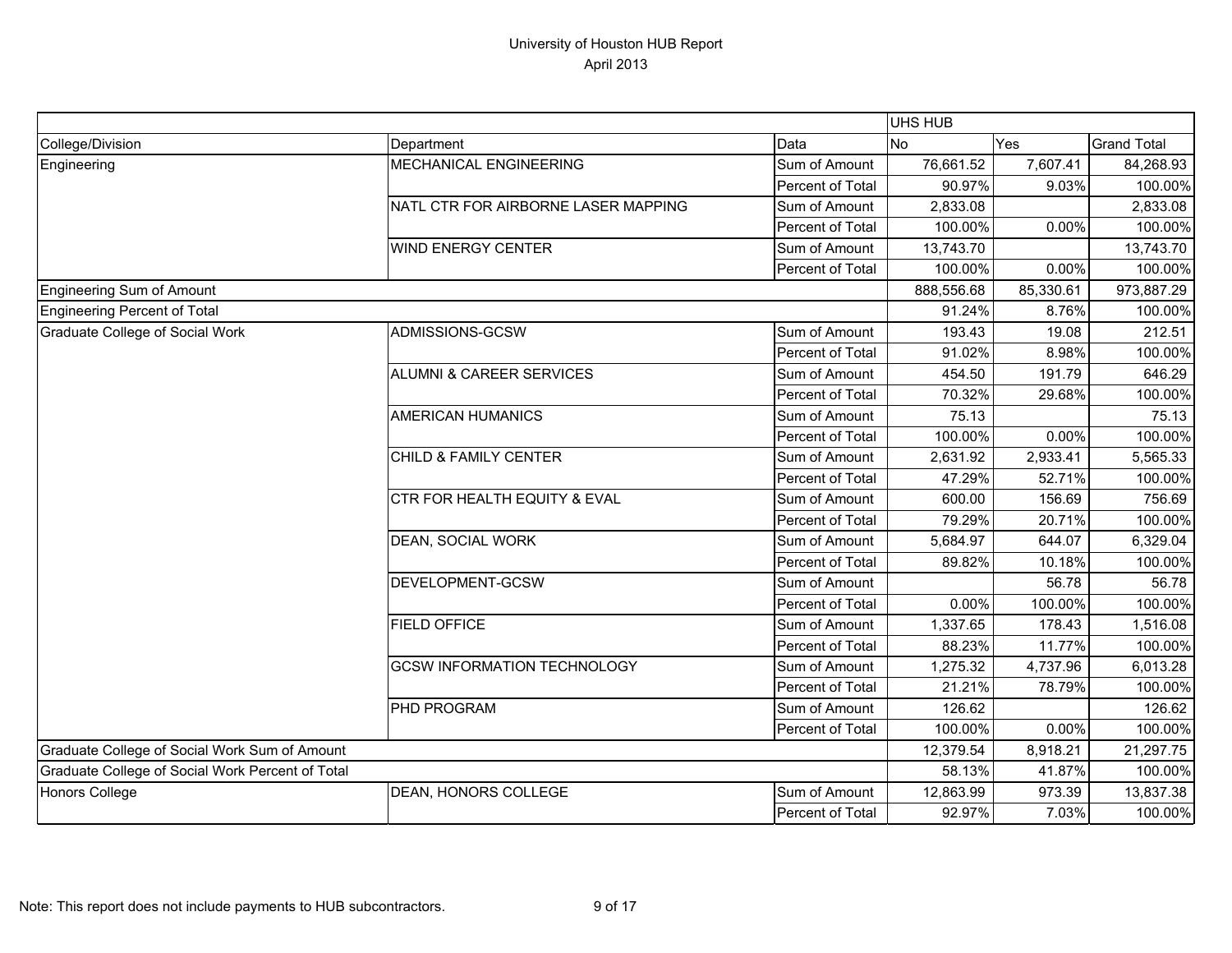|                                                  |                                   |                  | UHS HUB    |          |                    |
|--------------------------------------------------|-----------------------------------|------------------|------------|----------|--------------------|
| College/Division                                 | Department                        | Data             | <b>No</b>  | Yes      | <b>Grand Total</b> |
| Honors College                                   | <b>HOUSTON TEACHERS INSTITUTE</b> | Sum of Amount    | 345.00     |          | 345.00             |
|                                                  |                                   | Percent of Total | 100.00%    | 0.00%    | 100.00%            |
| Honors College Sum of Amount                     |                                   |                  | 13,208.99  | 973.39   | 14,182.38          |
| Honors College Percent of Total                  |                                   |                  | 93.14%     | 6.86%    | 100.00%            |
| Hotel and Restaurant Management                  | DEAN, HOTEL & RESTAURANT MANAG    | Sum of Amount    | 30,440.61  | 197.34   | 30,637.95          |
|                                                  |                                   | Percent of Total | 99.36%     | 0.64%    | 100.00%            |
|                                                  | HOTEL AND RESTAURANT MANAGEMENT   | Sum of Amount    | 284,042.12 | 5,846.45 | 289,888.57         |
|                                                  |                                   | Percent of Total | 97.98%     | 2.02%    | 100.00%            |
| Hotel and Restaurant Management Sum of Amount    |                                   |                  | 314,482.73 | 6,043.79 | 320,526.52         |
| Hotel and Restaurant Management Percent of Total |                                   |                  | 98.11%     | 1.89%    | 100.00%            |
| <b>Law Center</b>                                | <b>ASSOCIATE DEAN, LAW</b>        | Sum of Amount    | 124.39     |          | 124.39             |
|                                                  |                                   | Percent of Total | 100.00%    | 0.00%    | 100.00%            |
|                                                  | <b>BLAKELEY INSTITUTE</b>         | Sum of Amount    | 2,512.75   | 56.31    | 2,569.06           |
|                                                  |                                   | Percent of Total | 97.81%     | 2.19%    | 100.00%            |
|                                                  | <b>BUSINESS SERVICES, LAW</b>     | Sum of Amount    | 55,365.30  | 6,240.89 | 61,606.19          |
|                                                  |                                   | Percent of Total | 89.87%     | 10.13%   | 100.00%            |
|                                                  | <b>CAREER SERVICES, LAW</b>       | Sum of Amount    | 3,482.62   | 95.91    | 3,578.53           |
|                                                  |                                   | Percent of Total | 97.32%     | 2.68%    | 100.00%            |
|                                                  | DEAN, LAW                         | Sum of Amount    | 11,425.72  | 165.99   | 11,591.71          |
|                                                  |                                   | Percent of Total | 98.57%     | 1.43%    | 100.00%            |
|                                                  | <b>FACILITIES, LAW</b>            | Sum of Amount    | 169.99     | 414.32   | 584.31             |
|                                                  |                                   | Percent of Total | 29.09%     | 70.91%   | 100.00%            |
|                                                  | <b>FACULTY SUPPORT LAW</b>        | Sum of Amount    | 182.09     | 1,522.30 | 1,704.39           |
|                                                  |                                   | Percent of Total | 10.68%     | 89.32%   | 100.00%            |
|                                                  | HEALTH LAW & POLICY INSTITUTE     | Sum of Amount    | 59.17      | 111.52   | 170.69             |
|                                                  |                                   | Percent of Total | 34.67%     | 65.33%   | 100.00%            |
|                                                  | <b>LAW</b>                        | Sum of Amount    | 240.00     |          | 240.00             |
|                                                  |                                   | Percent of Total | 100.00%    | 0.00%    | 100.00%            |
|                                                  | LAW INFORMATION TECHNOLOGY        | Sum of Amount    | 1,725.92   | 358.87   | 2,084.79           |
|                                                  |                                   | Percent of Total | 82.79%     | 17.21%   | 100.00%            |
|                                                  | <b>LAW LIBRARY</b>                | Sum of Amount    | 3,047.52   | 739.22   | 3,786.74           |
|                                                  |                                   | Percent of Total | 80.48%     | 19.52%   | 100.00%            |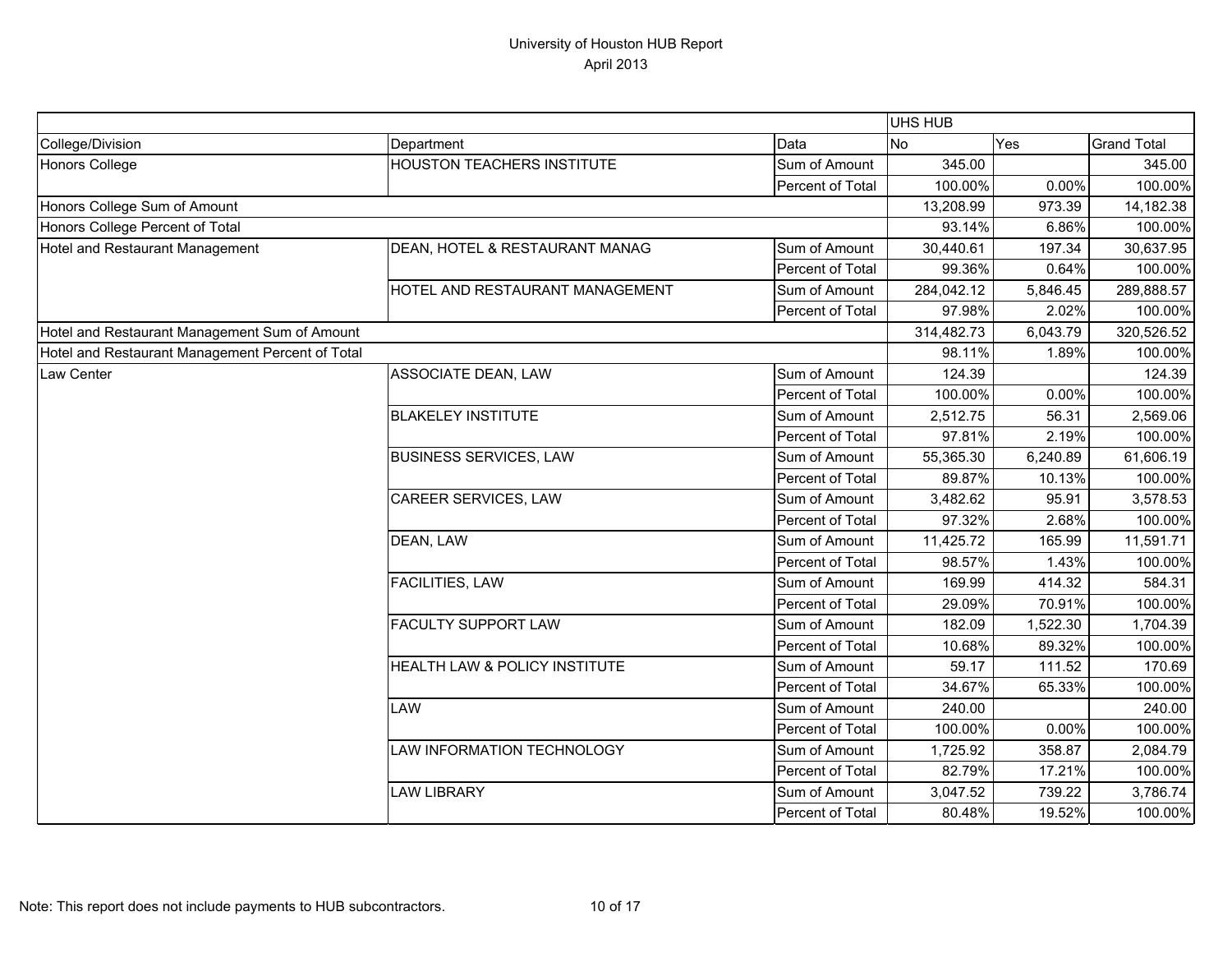|                                  |                                 |                  | UHS HUB   |           |                    |
|----------------------------------|---------------------------------|------------------|-----------|-----------|--------------------|
| College/Division                 | Department                      | Data             | <b>No</b> | Yes       | <b>Grand Total</b> |
| Law Center                       | <b>EGAL AID CLINIC, LAW</b>     | Sum of Amount    | 1,943.33  | 361.58    | 2,304.91           |
|                                  |                                 | Percent of Total | 84.31%    | 15.69%    | 100.00%            |
|                                  | LEGAL RESEARCH & WRITING, LAW   | Sum of Amount    | 2,141.28  |           | 2,141.28           |
|                                  |                                 | Percent of Total | 100.00%   | 0.00%     | 100.00%            |
|                                  | PUBLIC RELS & MARKETING, LAW    | Sum of Amount    | 9,398.74  | 141.61    | 9,540.35           |
|                                  |                                 | Percent of Total | 98.52%    | 1.48%     | 100.00%            |
|                                  | STUDENT ORGANIZATION, LAW       | Sum of Amount    | 424.00    |           | 424.00             |
|                                  |                                 | Percent of Total | 100.00%   | 0.00%     | 100.00%            |
|                                  | STUDENT SERVICES, LAW           | Sum of Amount    | 5,149.53  | 628.98    | 5,778.51           |
|                                  |                                 | Percent of Total | 89.12%    | 10.88%    | 100.00%            |
| Law Center Sum of Amount         |                                 |                  | 97,392.35 | 10,837.50 | 108,229.85         |
| Law Center Percent of Total      |                                 |                  | 89.99%    | 10.01%    | 100.00%            |
| Liberal Arts and Social Sciences | <b>AEROSPACE STUDIES</b>        | Sum of Amount    | 70.06     | 206.00    | 276.06             |
|                                  |                                 | Percent of Total | 25.38%    | 74.62%    | 100.00%            |
|                                  | AFRICAN-AMERICAN STUDIES        | Sum of Amount    | 583.62    | 133.56    | 717.18             |
|                                  |                                 | Percent of Total | 81.38%    | 18.62%    | 100.00%            |
|                                  | <b>ART</b>                      | Sum of Amount    | 14,259.26 | 2,606.41  | 16,865.67          |
|                                  |                                 | Percent of Total | 84.55%    | 15.45%    | 100.00%            |
|                                  | <b>ARTE PUBLICO</b>             | Sum of Amount    | 77,544.62 | 425.98    | 77,970.60          |
|                                  |                                 | Percent of Total | 99.45%    | 0.55%     | 100.00%            |
|                                  | <b>BAND</b>                     | Sum of Amount    | 4,119.40  | 376.58    | 4,495.98           |
|                                  |                                 | Percent of Total | 91.62%    | 8.38%     | 100.00%            |
|                                  | <b>BLAFFER GALLERY</b>          | Sum of Amount    | 4,571.58  | 389.44    | 4,961.02           |
|                                  |                                 | Percent of Total | 92.15%    | 7.85%     | 100.00%            |
|                                  | CENTER FOR PUBLIC HISTORY       | Sum of Amount    | 2,044.03  | 462.49    | 2,506.52           |
|                                  |                                 | Percent of Total | 81.55%    | 18.45%    | 100.00%            |
|                                  | CENTER FOR PUBLIC POLICY        | Sum of Amount    | 14,361.80 | 131.88    | 14,493.68          |
|                                  |                                 | Percent of Total | 99.09%    | 0.91%     | 100.00%            |
|                                  | <b>COMMUNICATION</b>            | Sum of Amount    | 16,551.92 | 3,655.99  | 20,207.91          |
|                                  |                                 | Percent of Total | 81.91%    | 18.09%    | 100.00%            |
|                                  | <b>COMMUNICATIONS DISORDERS</b> | Sum of Amount    | 10,831.90 | 380.56    | 11,212.46          |
|                                  |                                 | Percent of Total | 96.61%    | 3.39%     | 100.00%            |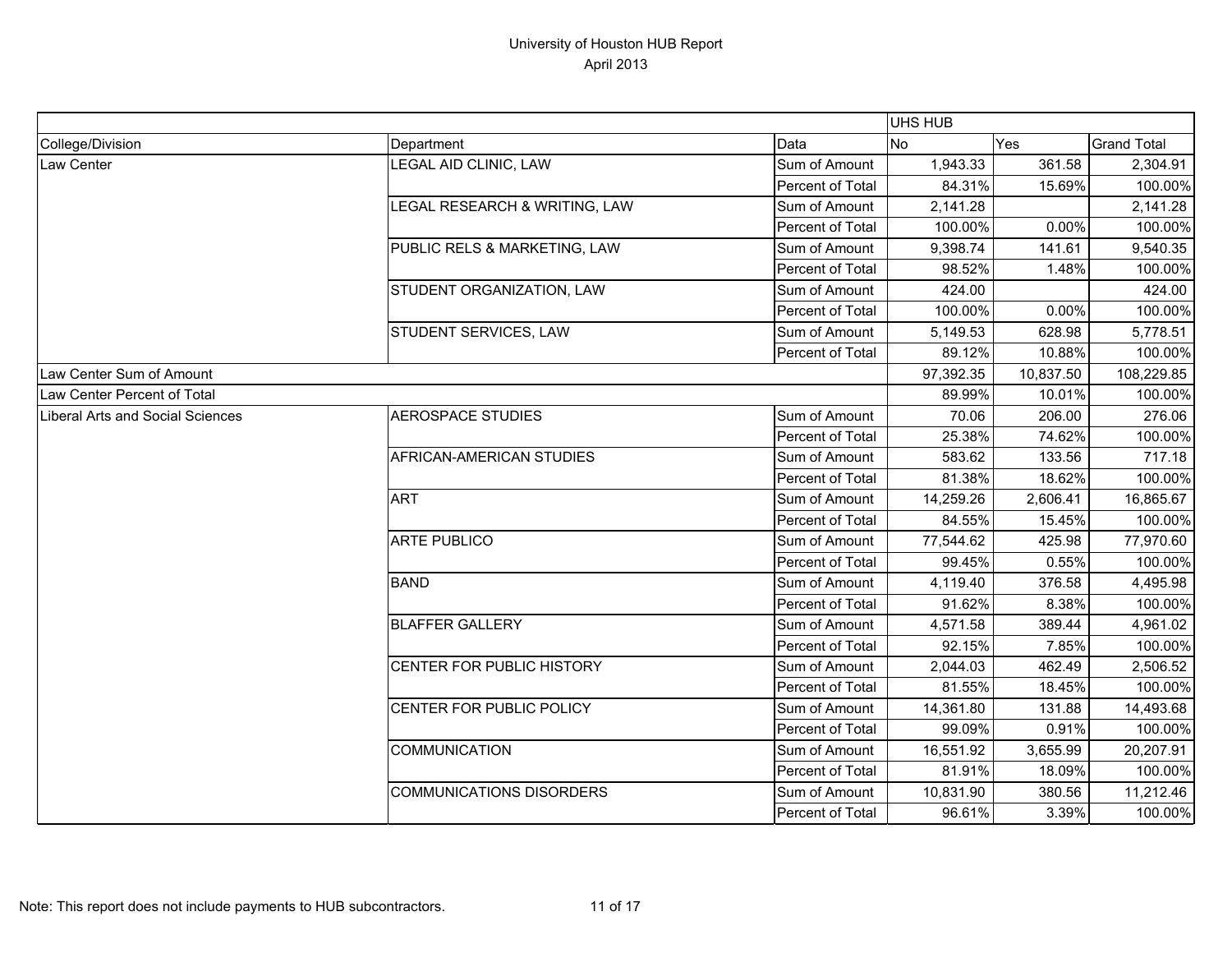|                                  |                                               |                  | UHS HUB   |            |                    |
|----------------------------------|-----------------------------------------------|------------------|-----------|------------|--------------------|
| College/Division                 | Department                                    | Data             | No        | Yes        | <b>Grand Total</b> |
| Liberal Arts and Social Sciences | COMPARATIVE CULTURAL STUDIES                  | Sum of Amount    | 1,799.85  |            | 1,799.85           |
|                                  |                                               | Percent of Total | 100.00%   | 0.00%      | 100.00%            |
|                                  | <b>CWMCA CENTER FOR THE ARTS</b>              | Sum of Amount    | 17,794.87 | 265.77     | 18,060.64          |
|                                  |                                               | Percent of Total | 98.53%    | 1.47%      | 100.00%            |
|                                  | DEAN, LIBERAL ARTS & SOC SCI<br>Sum of Amount | 10,919.56        | 1,528.55  | 12,448.11  |                    |
|                                  |                                               | Percent of Total | 87.72%    | 12.28%     | 100.00%            |
|                                  | <b>ECONOMICS</b>                              | Sum of Amount    | 6,568.10  | (1,749.02) | 4,819.08           |
|                                  |                                               | Percent of Total | 136.29%   | $-36.29%$  | 100.00%            |
|                                  | <b>ENGLISH</b>                                | Sum of Amount    | 3,447.68  | 7,542.40   | 10,990.08          |
|                                  |                                               | Percent of Total | 31.37%    | 68.63%     | 100.00%            |
|                                  | HEALTH AND HUMAN PERFORMANCE                  | Sum of Amount    | 18,998.71 | 1,066.38   | 20,065.09          |
|                                  |                                               | Percent of Total | 94.69%    | 5.31%      | 100.00%            |
|                                  | <b>HISPANIC STUDIES</b>                       | Sum of Amount    | 2,867.47  | 3,273.12   | 6,140.59           |
|                                  |                                               | Percent of Total | 46.70%    | 53.30%     | 100.00%            |
|                                  | <b>HISTORY</b>                                | Sum of Amount    | 2,166.14  | 1,289.75   | 3,455.89           |
|                                  |                                               | Percent of Total | 62.68%    | 37.32%     | 100.00%            |
|                                  | MEXICAN-AMERICAN STUDIES                      | Sum of Amount    | 1,407.74  | 356.21     | 1,763.95           |
|                                  |                                               | Percent of Total | 79.81%    | 20.19%     | 100.00%            |
|                                  | <b>MILITARY SCIENCE</b>                       | Sum of Amount    | 603.54    |            | 603.54             |
|                                  |                                               | Percent of Total | 100.00%   | 0.00%      | 100.00%            |
|                                  | MODERN AND CLASSICAL LANGUAGES                | Sum of Amount    | 764.99    | 413.83     | 1,178.82           |
|                                  |                                               | Percent of Total | 64.89%    | 35.11%     | 100.00%            |
|                                  | <b>MUSIC</b>                                  | Sum of Amount    | 23,197.92 | 655.40     | 23,853.32          |
|                                  |                                               | Percent of Total | 97.25%    | 2.75%      | 100.00%            |
|                                  | <b>PHILOSOPHY</b>                             | Sum of Amount    | 505.72    | 81.52      | 587.24             |
|                                  |                                               | Percent of Total | 86.12%    | 13.88%     | 100.00%            |
|                                  | POLITICAL SCIENCE                             | Sum of Amount    | 746.60    | 9,857.14   | 10,603.74          |
|                                  |                                               | Percent of Total | 7.04%     | 92.96%     | 100.00%            |
|                                  | <b>PSYCHOLOGY</b>                             | Sum of Amount    | 19,690.05 | 1,880.92   | 21,570.97          |
|                                  |                                               | Percent of Total | 91.28%    | 8.72%      | 100.00%            |
|                                  | <b>SOCIOLOGY</b>                              | Sum of Amount    | 1,016.11  | 857.18     | 1,873.29           |
|                                  |                                               | Percent of Total | 54.24%    | 45.76%     | 100.00%            |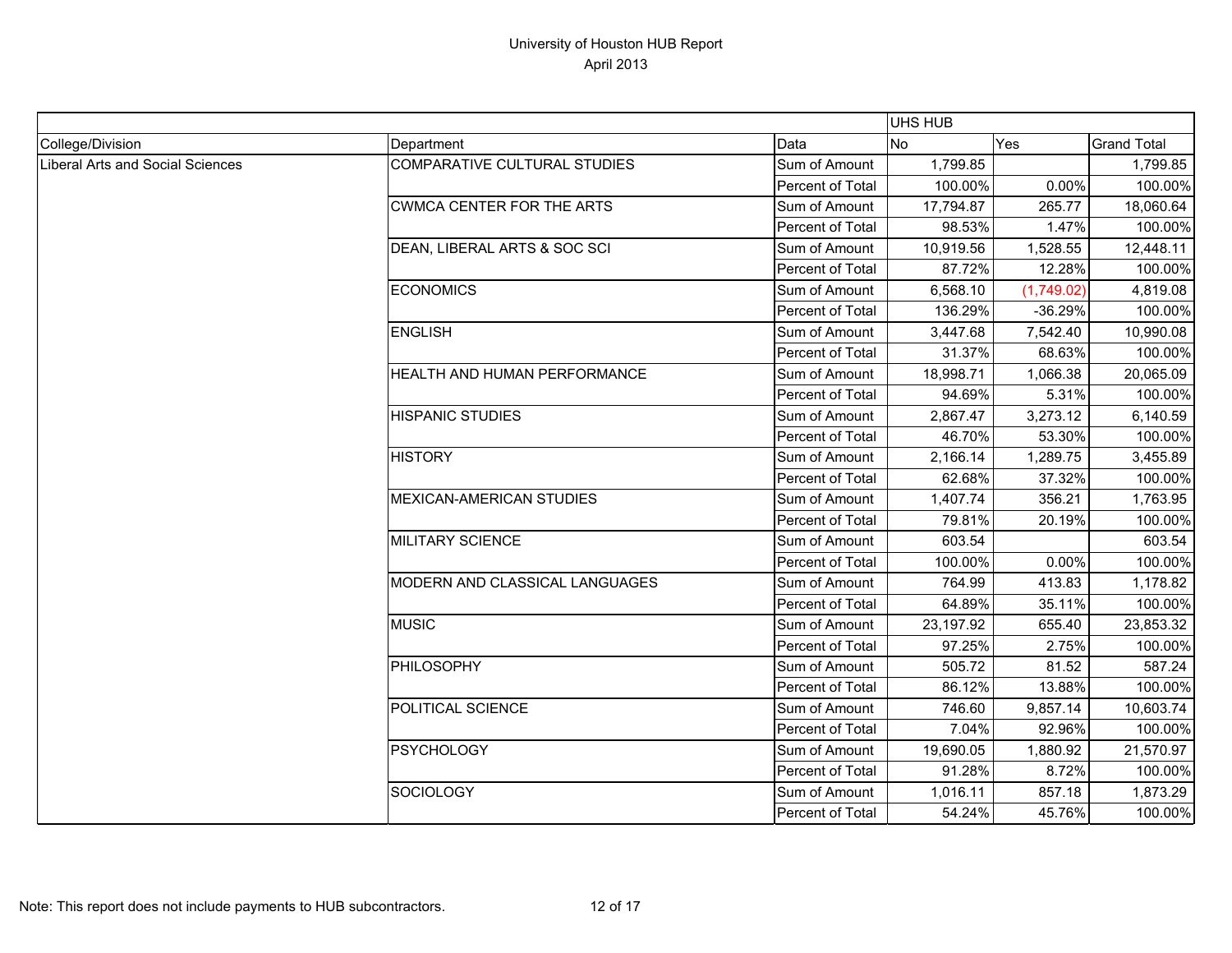|                                                   |                                               |                  | UHS HUB    |            |                    |
|---------------------------------------------------|-----------------------------------------------|------------------|------------|------------|--------------------|
| College/Division                                  | Department                                    | Data             | <b>No</b>  | Yes        | <b>Grand Total</b> |
| Liberal Arts and Social Sciences                  | <b>THEATER</b>                                | Sum of Amount    | 8,354.73   |            | 8,354.73           |
|                                                   |                                               | Percent of Total | 100.00%    | 0.00%      | 100.00%            |
|                                                   | <b>WOMEN'S STUDIES PROGRAM</b>                | Sum of Amount    | 278.69     | 63.93      | 342.62             |
|                                                   |                                               | Percent of Total | 81.34%     | 18.66%     | 100.00%            |
| Liberal Arts and Social Sciences Sum of Amount    |                                               |                  | 266,066.66 | 36,151.97  | 302,218.63         |
| Liberal Arts and Social Sciences Percent of Total |                                               | 88.04%           | 11.96%     | 100.00%    |                    |
| Library                                           | UNIVERSITY LIBRARIES                          | Sum of Amount    | 182,851.00 | 36,288.53  | 219,139.53         |
|                                                   |                                               | Percent of Total | 83.44%     | 16.56%     | 100.00%            |
| Library Sum of Amount                             |                                               |                  | 182,851.00 | 36,288.53  | 219,139.53         |
| <b>Library Percent of Total</b>                   |                                               |                  | 83.44%     | 16.56%     | 100.00%            |
| Natural Science and Mathematics                   | <b>BIOLOGY &amp; BIOCHEMISTRY</b>             | Sum of Amount    | 173,544.42 | 6,586.13   | 180,130.55         |
|                                                   |                                               | Percent of Total | 96.34%     | 3.66%      | 100.00%            |
|                                                   | <b>CHEMISTRY</b>                              | Sum of Amount    | 93,263.08  | 2,482.73   | 95,745.81          |
|                                                   |                                               | Percent of Total | 97.41%     | 2.59%      | 100.00%            |
|                                                   | <b>COMPUTER SCIENCE</b>                       | Sum of Amount    | 15,223.65  | 1,744.53   | 16,968.18          |
|                                                   |                                               | Percent of Total | 89.72%     | 10.28%     | 100.00%            |
|                                                   | CTR FOR NUCLEAR RECEPTORS & CELL SIGNALING    | Sum of Amount    | 143,869.45 | 1,686.05   | 145,555.50         |
|                                                   |                                               | Percent of Total | 98.84%     | 1.16%      | 100.00%            |
|                                                   | DEAN, NATURAL SCIENCE & MATHE                 | Sum of Amount    | 22,232.20  | 119,109.19 | 141,341.39         |
|                                                   |                                               | Percent of Total | 15.73%     | 84.27%     | 100.00%            |
|                                                   | EARTH AND ATMOSPHERIC SCIENCES                | Sum of Amount    | 122,554.17 | 3,942.33   | 126,496.50         |
|                                                   |                                               | Percent of Total | 96.88%     | 3.12%      | 100.00%            |
|                                                   | INST FOR MULTIDIM AIR QUALITY STUDIES (IMAQS) | Sum of Amount    | 22,180.57  |            | 22,180.57          |
|                                                   |                                               | Percent of Total | 100.00%    | 0.00%      | 100.00%            |
|                                                   | <b>MATHEMATICS</b>                            | Sum of Amount    | 14,522.22  | 4,984.78   | 19,507.00          |
|                                                   |                                               | Percent of Total | 74.45%     | 25.55%     | 100.00%            |
|                                                   | <b>PHYSICS</b>                                | Sum of Amount    | 197,642.49 | 19,639.46  | 217,281.95         |
|                                                   |                                               | Percent of Total | 90.96%     | 9.04%      | 100.00%            |
| Natural Science and Mathematics Sum of Amount     |                                               |                  | 805,032.25 | 160,175.20 | 965,207.45         |
| Natural Science and Mathematics Percent of Total  |                                               |                  | 83.41%     | 16.59%     | 100.00%            |
| Optometry                                         | DEAN, OPTOMETRY                               | Sum of Amount    | 56,199.62  | 10,149.94  | 66,349.56          |
|                                                   |                                               | Percent of Total | 84.70%     | 15.30%     | 100.00%            |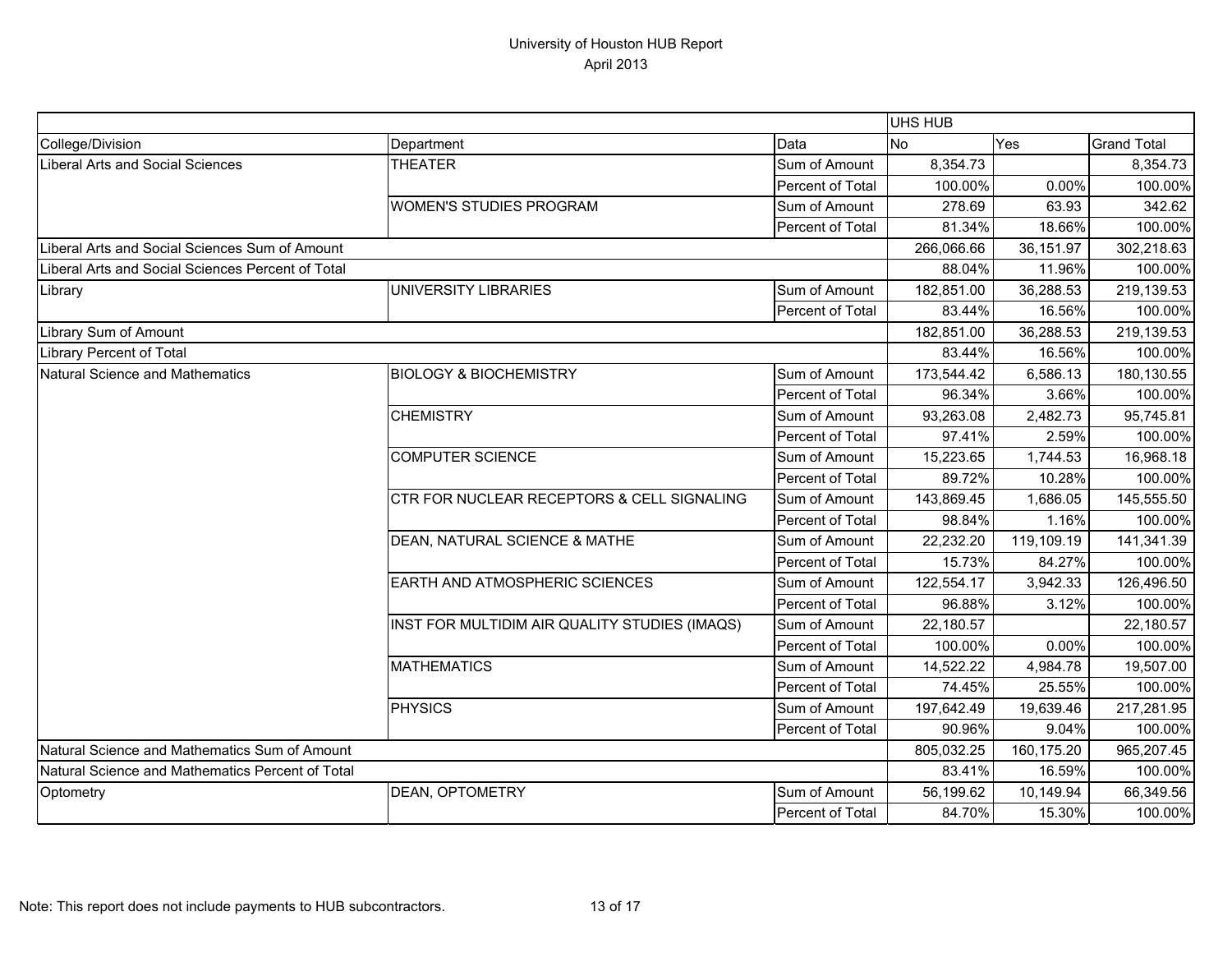|                            |                                           |                  | <b>UHS HUB</b> |           |                    |
|----------------------------|-------------------------------------------|------------------|----------------|-----------|--------------------|
| College/Division           | Department                                | Data             | <b>No</b>      | Yes       | <b>Grand Total</b> |
| Optometry                  | OPT VISION SCIENCES                       | Sum of Amount    | 78,118.08      | 6,252.71  | 84,370.79          |
|                            |                                           | Percent of Total | 92.59%         | 7.41%     | 100.00%            |
|                            | OPTOMETRY CLINIC                          | Sum of Amount    | 97,166.17      | 68,406.36 | 165,572.53         |
|                            |                                           | Percent of Total | 58.68%         | 41.32%    | 100.00%            |
| Optometry Sum of Amount    |                                           |                  | 231,483.87     | 84,809.01 | 316,292.88         |
| Optometry Percent of Total |                                           | 73.19%           | 26.81%         | 100.00%   |                    |
| Pharmacy                   | <b>CLINICAL PHARMACY &amp; ADMINISTRA</b> | Sum of Amount    | 57,901.29      | 477.20    | 58,378.49          |
|                            |                                           | Percent of Total | 99.18%         | 0.82%     | 100.00%            |
|                            | <b>DEAN, PHARMACY</b>                     | Sum of Amount    | 29,394.64      | 3,255.63  | 32,650.27          |
|                            |                                           | Percent of Total | 90.03%         | 9.97%     | 100.00%            |
|                            | PHARMACOLOGICAL & PHARMACEUTIC            | Sum of Amount    | 45,639.39      | 1,677.02  | 47,316.41          |
|                            |                                           | Percent of Total | 96.46%         | 3.54%     | 100.00%            |
| Pharmacy Sum of Amount     |                                           |                  | 132,935.32     | 5,409.85  | 138,345.17         |
| Pharmacy Percent of Total  |                                           |                  | 96.09%         | 3.91%     | 100.00%            |
| Research                   | ANIMAL CARE OPERATIONS                    | Sum of Amount    | 18,708.18      | 183.52    | 18,891.70          |
|                            |                                           | Percent of Total | 99.03%         | 0.97%     | 100.00%            |
|                            | <b>BIOLOGY OF BEHAVIOR INSTITUTE</b>      | Sum of Amount    | 945.00         |           | 945.00             |
|                            |                                           | Percent of Total | 100.00%        | 0.00%     | 100.00%            |
|                            | CENTER FOR ADVANCED MATERIALS             | Sum of Amount    | 4,233.35       | 123.44    | 4,356.79           |
|                            |                                           | Percent of Total | 97.17%         | 2.83%     | 100.00%            |
|                            | <b>CTR FOR BIOMED/ENVIRON GENOMIC</b>     | Sum of Amount    | 594.22         |           | 594.22             |
|                            |                                           | Percent of Total | 100.00%        | 0.00%     | 100.00%            |
|                            | CTR NEURO AND BIOMECH RESEARCH            | Sum of Amount    | 7,696.04       |           | 7,696.04           |
|                            |                                           | Percent of Total | 100.00%        | 0.00%     | 100.00%            |
|                            | <b>HOUSTON COASTAL CENTER</b>             | Sum of Amount    | 574.11         |           | 574.11             |
|                            |                                           | Percent of Total | 100.00%        | 0.00%     | 100.00%            |
|                            | <b>INSTITUTE FOR NANOENERGY</b>           | Sum of Amount    | 158.68         |           | 158.68             |
|                            |                                           | Percent of Total | 100.00%        | 0.00%     | 100.00%            |
|                            | OFFICE OF TECHNOLOGY MANAGEMENT           | Sum of Amount    | 566.27         | 5,048.50  | 5,614.77           |
|                            |                                           | Percent of Total | 10.09%         | 89.91%    | 100.00%            |
|                            | <b>RESEARCH DIVISION OFFICE</b>           | Sum of Amount    | 28,276.16      | 2,671.36  | 30,947.52          |
|                            |                                           | Percent of Total | 91.37%         | 8.63%     | 100.00%            |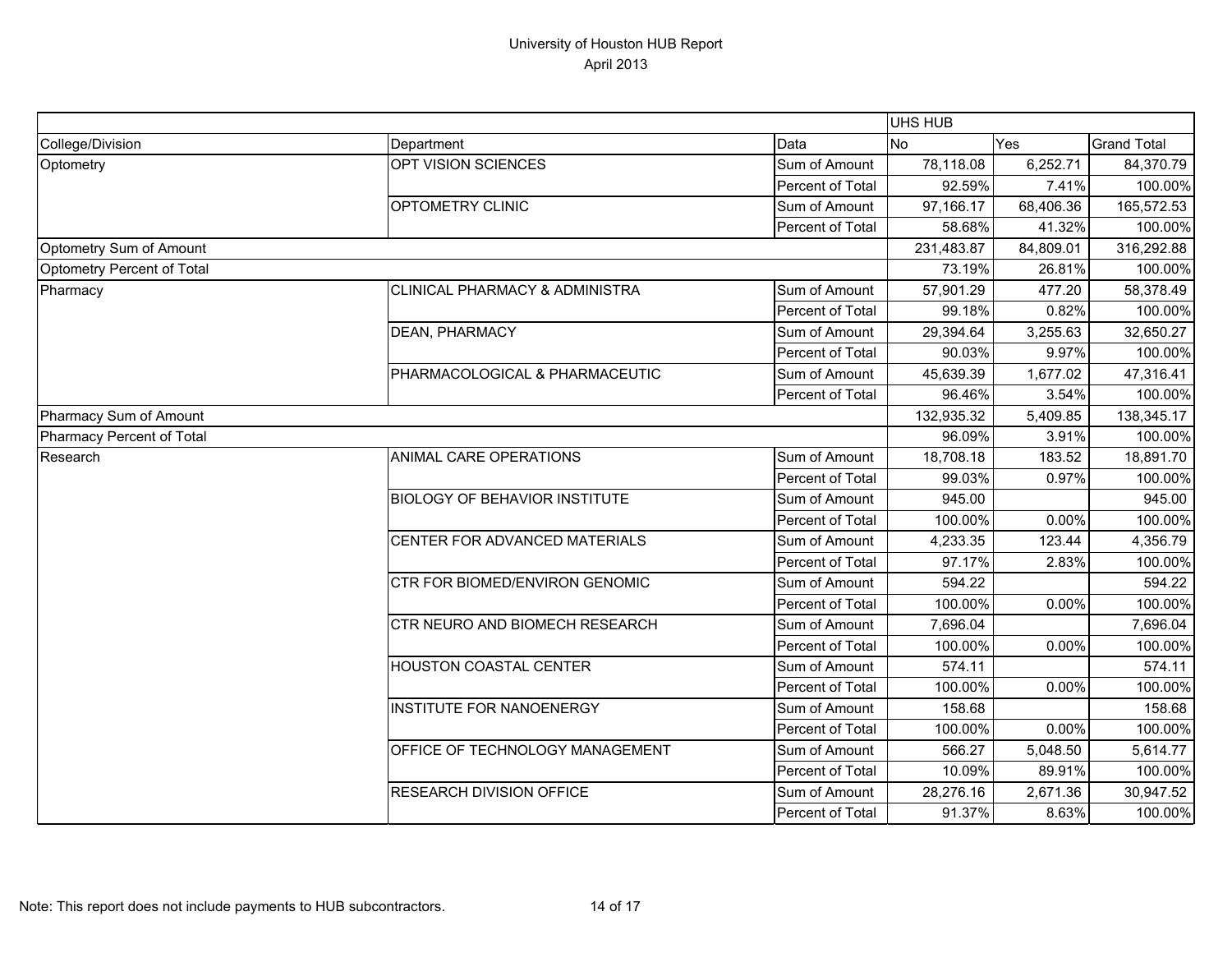|                           |                                         |                  | <b>UHS HUB</b> |           |                    |  |
|---------------------------|-----------------------------------------|------------------|----------------|-----------|--------------------|--|
| College/Division          | Department                              | Data             | <b>No</b>      | Yes       | <b>Grand Total</b> |  |
| Research                  | <b>RESEARCH INFORMATION CENTER</b>      | Sum of Amount    | 25,479.54      |           | 25,479.54          |  |
|                           |                                         | Percent of Total | 100.00%        | 0.00%     | 100.00%            |  |
|                           | RESEARCH POLICIES/COMPLIANCE/COMMITTEES | Sum of Amount    | 3,503.89       |           | 3,503.89           |  |
|                           |                                         | Percent of Total | 100.00%        | 0.00%     | 100.00%            |  |
|                           | <b>TIMES</b>                            | Sum of Amount    | 12,086.58      | 34,197.58 | 46,284.16          |  |
|                           |                                         | Percent of Total | 26.11%         | 73.89%    | 100.00%            |  |
|                           | TX CTR SUPERCONDUCTIVITY AT UH          | Sum of Amount    | 124,030.74     | 1,992.31  | 126,023.05         |  |
|                           |                                         | Percent of Total | 98.42%         | 1.58%     | 100.00%            |  |
|                           | TX LEARNING/COMPUTATIONAL CTR           | Sum of Amount    | 17,874.91      | 8,101.86  | 25,976.77          |  |
|                           |                                         | Percent of Total | 68.81%         | 31.19%    | 100.00%            |  |
|                           | TX OBESITY RESEARCH CENTER              | Sum of Amount    | 801.93         | 124.20    | 926.13             |  |
|                           |                                         | Percent of Total | 86.59%         | 13.41%    | 100.00%            |  |
| Research Sum of Amount    |                                         |                  | 245,529.60     | 52,442.77 | 297,972.37         |  |
| Research Percent of Total |                                         |                  | 82.40%         | 17.60%    | 100.00%            |  |
| <b>Student Affairs</b>    | <b>CAMPUS RECREATION</b>                | Sum of Amount    | 32,925.37      | 15,046.02 | 47,971.39          |  |
|                           |                                         | Percent of Total | 68.64%         | 31.36%    | 100.00%            |  |
|                           | CENTER FOR STUDENT INVOLVEMENT          | Sum of Amount    | 136, 171.49    | 428.27    | 136,599.76         |  |
|                           |                                         | Percent of Total | 99.69%         | 0.31%     | 100.00%            |  |
|                           | CHILDREN'S LEARNING CENTER              | Sum of Amount    | 8,845.67       | 1,408.27  | 10,253.94          |  |
|                           |                                         | Percent of Total | 86.27%         | 13.73%    | 100.00%            |  |
|                           | <b>COUNSELING AND PSYCH SVCS</b>        | Sum of Amount    | 13,134.17      | 1,404.95  | 14,539.12          |  |
|                           |                                         | Percent of Total | 90.34%         | 9.66%     | 100.00%            |  |
|                           | <b>CTR FOR LEADERSHIP &amp; FSL</b>     | Sum of Amount    | 561.96         |           | 561.96             |  |
|                           |                                         | Percent of Total | 100.00%        | 0.00%     | 100.00%            |  |
|                           | <b>DEAN OF STUDENTS</b>                 | Sum of Amount    | 856.29         |           | 856.29             |  |
|                           |                                         | Percent of Total | 100.00%        | 0.00%     | 100.00%            |  |
|                           | <b>FORENSICS PROGRAM</b>                | Sum of Amount    | 6.60           |           | 6.60               |  |
|                           |                                         | Percent of Total | 100.00%        | 0.00%     | 100.00%            |  |
|                           | <b>RELIGION CENTER</b>                  | Sum of Amount    | 187.69         |           | 187.69             |  |
|                           |                                         | Percent of Total | 100.00%        | 0.00%     | 100.00%            |  |
|                           | <b>RESIDENTIAL LIFE &amp; HOUSING</b>   | Sum of Amount    | 66,762.81      | 628.15    | 67,390.96          |  |
|                           |                                         | Percent of Total | 99.07%         | 0.93%     | 100.00%            |  |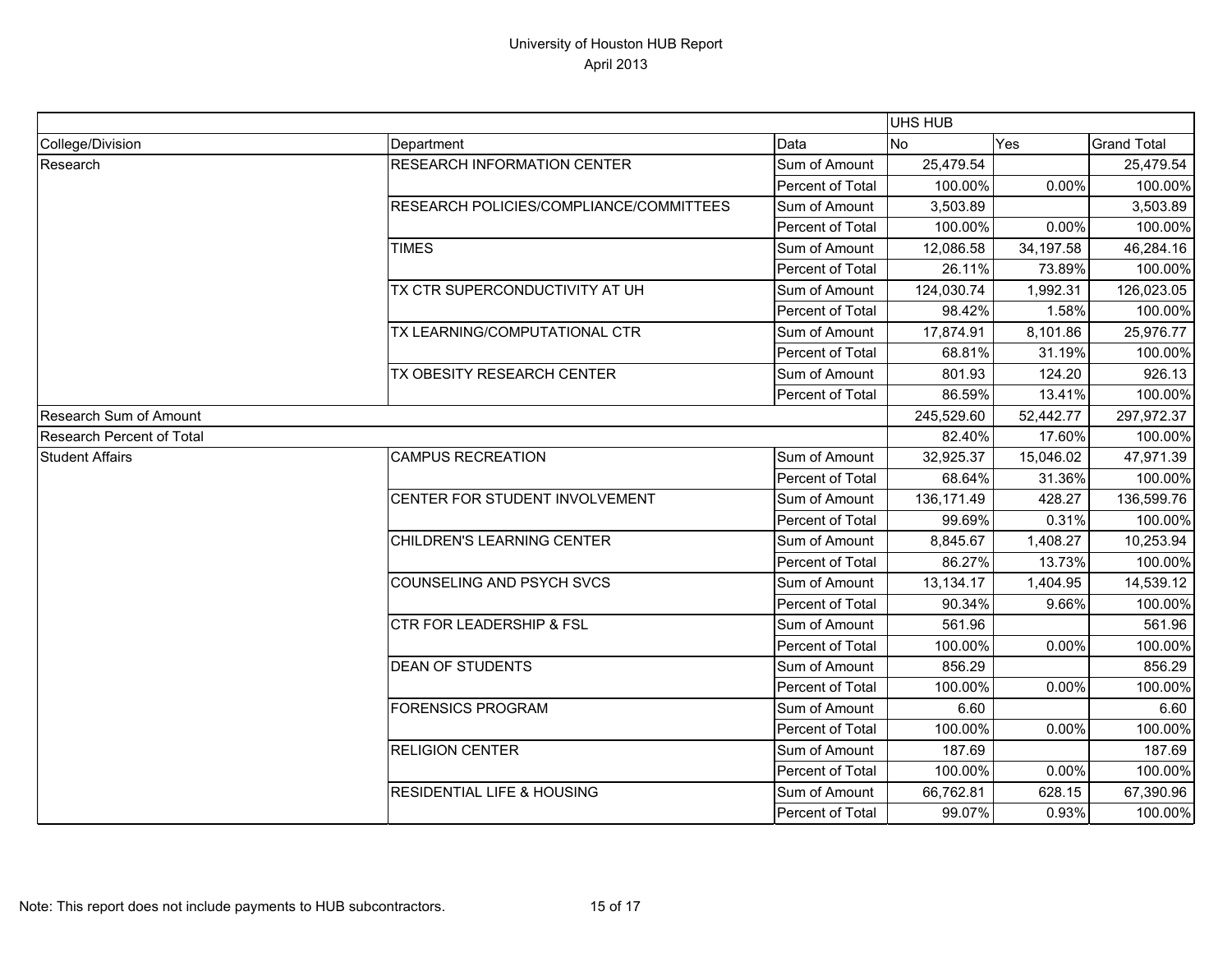|                                         |                                         |                  | UHS HUB   |            |                    |
|-----------------------------------------|-----------------------------------------|------------------|-----------|------------|--------------------|
| College/Division                        | Department                              | Data             | <b>No</b> | Yes        | <b>Grand Total</b> |
| <b>Student Affairs</b>                  | <b>STUDENT AFFAIRS</b>                  | Sum of Amount    | 2,636.76  | 165.03     | 2,801.79           |
|                                         |                                         | Percent of Total | 94.11%    | 5.89%      | 100.00%            |
|                                         | <b>STUDENT HEALTH CENTER</b>            | Sum of Amount    | 68,638.40 | 25,252.00  | 93,890.40          |
|                                         |                                         | Percent of Total | 73.10%    | 26.90%     | 100.00%            |
|                                         | <b>STUDENT PHARMACY</b>                 | Sum of Amount    | 330.00    |            | 330.00             |
|                                         |                                         | Percent of Total | 100.00%   | 0.00%      | 100.00%            |
|                                         | <b>STUDENT PUBLICATIONS</b>             | Sum of Amount    | 21,740.60 | 242.58     | 21,983.18          |
|                                         |                                         | Percent of Total | 98.90%    | 1.10%      | 100.00%            |
|                                         | UNIVERSITY CAREER SERVICES              | Sum of Amount    | 1,053.46  | 234.99     | 1,288.45           |
|                                         |                                         | Percent of Total | 81.76%    | 18.24%     | 100.00%            |
|                                         | <b>UNIVERSITY CENTER</b>                | Sum of Amount    | 16,460.67 | 19,768.40  | 36,229.07          |
|                                         |                                         | Percent of Total | 45.43%    | 54.57%     | 100.00%            |
|                                         | <b>URBAN EXPERIENCE VPSA</b>            | Sum of Amount    | 475.84    |            | 475.84             |
|                                         |                                         | Percent of Total | 100.00%   | 0.00%      | 100.00%            |
| <b>Student Affairs Sum of Amount</b>    |                                         | 370,787.78       | 64,578.66 | 435,366.44 |                    |
| <b>Student Affairs Percent of Total</b> |                                         |                  | 85.17%    | 14.83%     | 100.00%            |
| Technology                              | CENTER FOR APPLIED TECHNOLOGY           | Sum of Amount    | 25.00     |            | 25.00              |
|                                         |                                         | Percent of Total | 100.00%   | 0.00%      | 100.00%            |
|                                         | CENTER FOR TECHNOLOGY LITERACY          | Sum of Amount    | 1,274.33  | 1,374.00   | 2,648.33           |
|                                         |                                         | Percent of Total | 48.12%    | 51.88%     | 100.00%            |
|                                         | <b>CONSTRUCTION MANAGEMENT</b>          | Sum of Amount    | 136.84    | 1,065.04   | 1,201.88           |
|                                         |                                         | Percent of Total | 11.39%    | 88.61%     | 100.00%            |
|                                         | DEAN, TECHNOLOGY                        | Sum of Amount    | 17,982.11 | 5,582.15   | 23,564.26          |
|                                         |                                         | Percent of Total | 76.31%    | 23.69%     | 100.00%            |
|                                         | <b>ENGINEERING TECHNOLOGY</b>           | Sum of Amount    | 99,139.45 | 6,367.75   | 105,507.20         |
|                                         |                                         | Percent of Total | 93.96%    | 6.04%      | 100.00%            |
|                                         | HUMAN DEVELOP AND CONSUMER SCI          | Sum of Amount    | 5,663.28  | 638.71     | 6,301.99           |
|                                         |                                         | Percent of Total | 89.86%    | 10.14%     | 100.00%            |
|                                         | <b>INFORMATION &amp; LOGISTICS TECH</b> | Sum of Amount    | 6,685.95  | 113,748.54 | 120,434.49         |
|                                         |                                         | Percent of Total | 5.55%     | 94.45%     | 100.00%            |
|                                         | TX MANUFACTURING ASSISTANCE CTR (TMAC)  | Sum of Amount    | 1,851.84  |            | 1,851.84           |
|                                         |                                         | Percent of Total | 100.00%   | 0.00%      | 100.00%            |